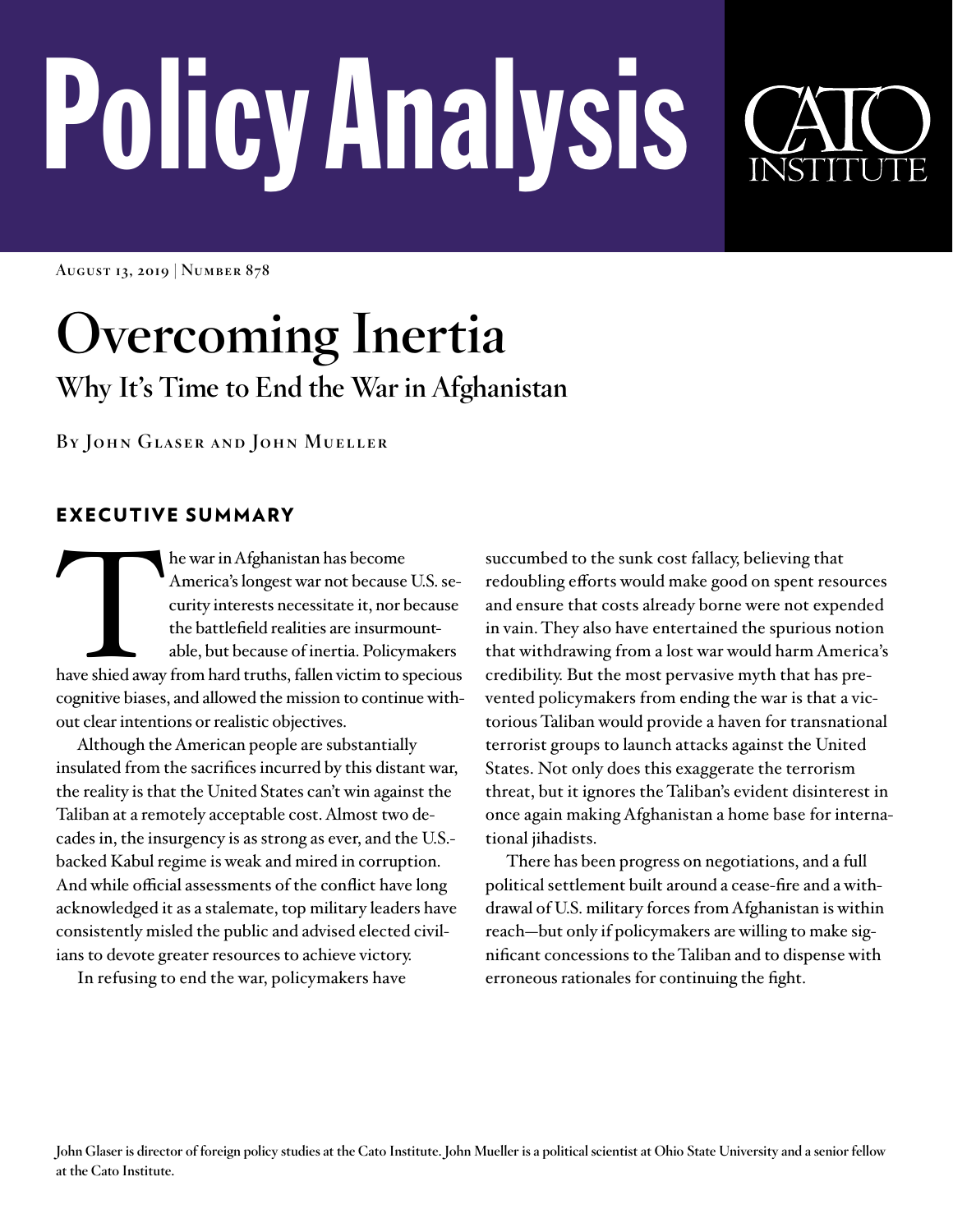**"The United States can't win against the Taliban at a remotely acceptable cost.** 

### INTRODUCTION

In 2010, President Barack Obama told an interviewer:

It is very easy to imagine a situation in which, in the absence of a clear strategy, we ended up staying in Afghanistan for another five years, another eight years, another 10 years. And we would do it not with clear intentions but rather just out of an inertia. Or an unwillingness to ask tough questions.<sup>1</sup>

In the subsequent decade, the war in Afghanistan has been notable principally for the inertia Obama was concerned about. NATO allies have gradually faded away as the long war has become ever longer, leaving the United States to determine the end of the conflict on its own.

America, too, could leave or pull back. In previous conflicts, when the strategic rationale had gone stale or when the costs exceeded the expected benefits, the United States withdrew its forces from active hostilities, as it did in Somalia in 1993 and in Lebanon in 1983. And although the Vietnam War went on far too long, the United States withdrew from that stalemate in 1973. In each of these cases, withdrawal was the wise choice. But the United States seems to think it owns the war in Afghanistan. Consequently, the "tough questions" that are either ignored or answered with knee-jerk, unexamined responses include: Why are we still there, and should we still be there?

In the words of Lord Salisbury: "Nothing is more fatal to a wise strategy than clinging to the carcasses of dead policies."2 This paper first sets out a group of propositions relating to some of the kinds of tough questions Obama suggested should be asked. In the process, it assesses why the United States has continued for so long to pursue its dead policies in Afghanistan. With these considerations in mind, it then lays out a plausible negotiation strategy for ending the war and for withdrawing American troops. The strategy is based in part on the experience with the U.S. war in Vietnam.

### 10 POLICY PROPOSITIONS

In the quest for Obama's clear strategy, we offer 10 propositions to scrutinize the justifications for the war and to clarify the stakes.

### **1. The United States Can't Win against the Taliban at a Remotely Acceptable Cost**

The proposition that the United States can't win in Afghanistan has long been appreciated, even at official levels. Six months before President Trump announced in August 2017 that he would send additional troops to Afghanistan, Gen. John Nicholson, then commander of U.S. forces in Afghanistan, testified before the Senate Armed Services Committee that "the current security situation in Afghanistan [is] a stalemate."<sup>3</sup> Five months later, Laurel Miller, who was acting special representative for Afghanistan and Pakistan until June 2017, said in an interview, "I don't think there is any serious analyst of the situation in Afghanistan who believes that the war is winnable."<sup>4</sup> A year after that, Lisa Curtis, deputy assistant to the president and senior director for South and Central Asia at the National Security Council, told an audience at the U.S. Institute of Peace that "no one believes that there is a military solution to this conflict."<sup>5</sup>

The Trump administration's policy response of increasing troop levels in Afghanistan and leaving the strategy essentially unchanged fits a pattern going back to the George W. Bush administration. In his January 2008 State of the Union address, President Bush announced a troop surge in Afghanistan, sending an additional 3,200 marines, along with tens of billions of additional taxpayer dollars, to "fight the terrorists and train the Afghan Army and police."6 Progress proved elusive, however, and later that year a classified National Intelligence Estimate assessed the situation in Afghanistan to be "bleak," noting that "the Afghan government has failed to consistently deliver services in rural areas," that the Taliban and other insurgent groups were beginning to fill the void, and that "the Taliban have effectively manipulated the grievances of disgruntled, disenfranchised

**2**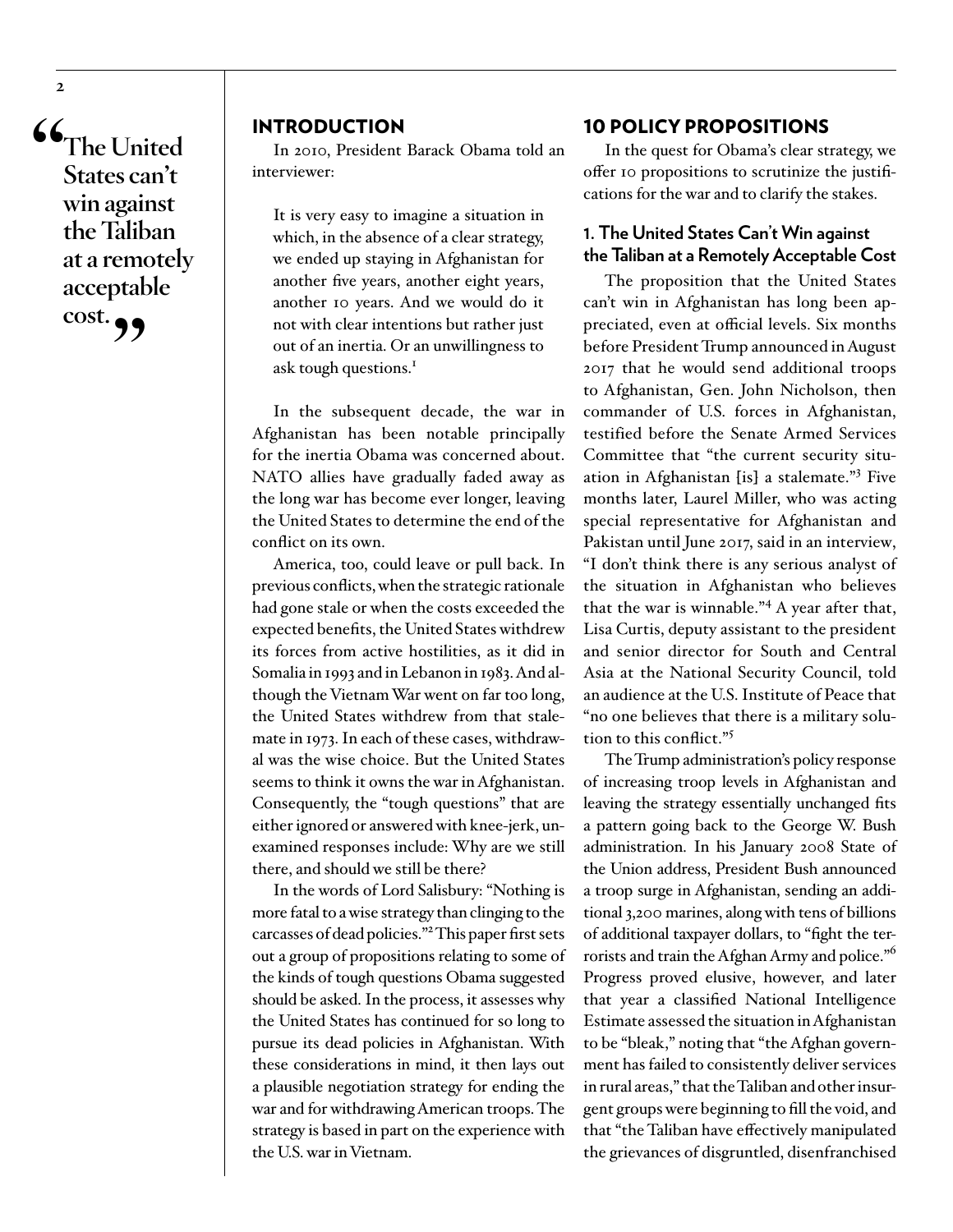tribes." It further maintained that even if the Afghan army and police could be trained into an effective force of several hundred thousand, that improbable development would still be "insufficient if Pakistan remains a safe haven for insurgents."7

In 2009, the Obama administration produced yet another comprehensive internal review of the war that, according to Obama's deputy national security adviser Ben Rhodes, concluded the counterinsurgency strategy in Afghanistan "couldn't succeed."<sup>8</sup> By 2010, briefers were pointing out to top generals that no counterinsurgency on record had succeeded when the insurgents had access to a deep cross-border sanctuary. They did add, however, that one could hope the situation in Afghanistan would prove to be an exception.<sup>9</sup>

But Obama had campaigned on recommitting to the war in Afghanistan. Citing the need to "keep the pressure on al Qaeda" and for "a military strategy that will break the Taliban's momentum and increase Afghanistan's capacity," he increased troops by nearly 70,000,10 reaching a total of about 100,000 by 2011. In 2016, Obama warned that "the security situation in Afghanistan remains precarious" while acknowledging that the "Taliban remains a threat" and had even "gained ground in some cases."11 He then passed the buck to Trump, leaving roughly 8,400 American troops in Afghanistan without a clear mission or a resolution to the conflict.

A 2019 report from the Special Inspector General for Afghanistan Reconstruction proves a continuation on a theme going back to the earliest years of the war. Despite 18 years of trying to quell the Taliban insurgency and to build an independent and competent Afghan government, army, and police force, "Afghanistan remains one of the world's poorest and most dangerous countries," with the security forces still "not able to protect the population from insurgents in large parts of the country."12

History demonstrates that indigenous armed groups tend to be more committed to their country than foreign military occupiers. Afghans in particular have a long history of resisting intruders, ousting the British twice in the 19th century and once in the 20th century and pushing out the Soviets at the end of the 1980s. Afghanistan's landlocked geography, mountainous terrain, and porous borders complicate attempts at military domination from the outside while giving an advantage to guerilla insurgents.

Military occupations fail far more often than they succeed even when active armed resistance is absent.<sup>13</sup> Foreign-imposed regime change succeeds only in the rarest circumstances and often only in the short term; over the long term, it is more likely to lay the groundwork for future civil war than to stabilize or democratize, particularly so in an underdeveloped tribal society such as Afghanistan.<sup>14</sup>

Graeme Smith, a Canadian journalist who was stationed in Afghanistan, suggests that the counterinsurgency theory applied there has been, to put it mildly, "flawed." The essential notion was that American soldiers, not knowing either the culture or the language and on a one-year tour of duty, "could walk into the world's most conservative villages, make friends, hunt their enemies, and build a better society." But "none of that," he concludes, "proved successful."15 Instead, the Taliban was finding that the notion of attacking foreign invaders regularly rallied tribesmen to their cause.<sup>16</sup>

Even in the early years, the war scarcely went smoothly, and things got much worse.<sup>17</sup> In the wake of the successful 2001 U.S. invasion, an international coalition and anti-Taliban Afghan groups established a new government, many Afghans returned to their tortured country, and many countries sent aid and assistance. The coalition managed to provide a fair amount of security, particularly in the capital, Kabul, but much of the country continued to be run by, or plagued by, entrepreneurial warlords who were following traditional modes of conduct.

The Bush administration worked closely with bands of warlords and strongmen that opposed the Taliban but were notorious among the Afghan people as violent and corrupt thugs. **"Military occupations fail far more often than they succeed even when active armed resistance is absent."**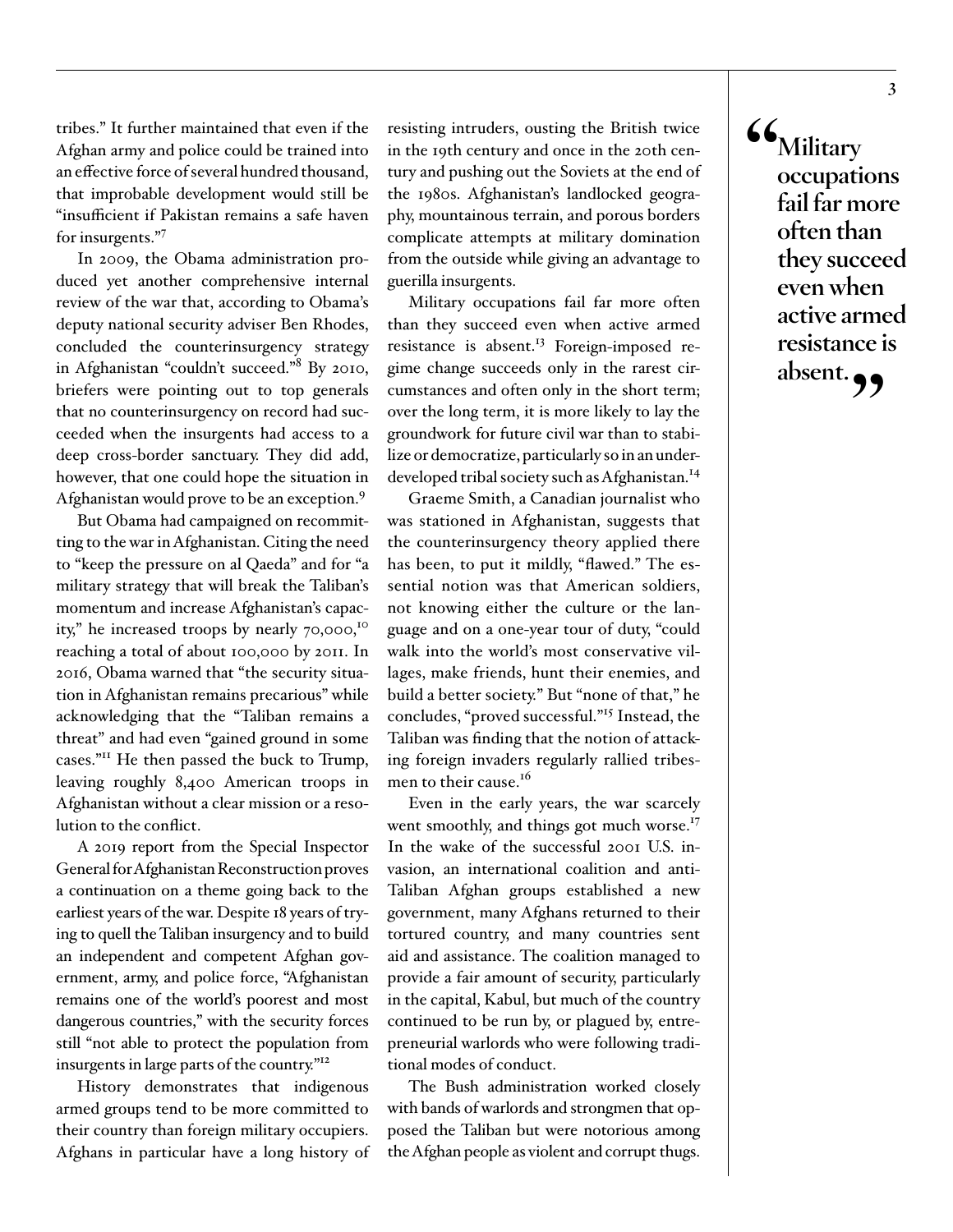**"The Taliban now holds more territory than at any point since**  2001.

**4**

With continued U.S. backing after the fall of the Taliban, this group eventually came to populate the new Afghan government. It should be little wonder, then, that the Kabul regime fell short of the functioning democratic state envisioned. Washington also erroneously conflated the Taliban and al Qaeda while refusing, sometimes over the wishes of its clients in Kabul, to allow moderate or defected members of the Taliban to join the government. $18$ 

Forced by the invasion into exile in Pakistan, the Taliban gradually regrouped, and by 2006 it had reignited a civil war in Afghanistan. The group soon controlled substantial areas in the south that were mostly inhabited by ethnic Pashtuns. Its operators were essentially free to come and go from base areas in the Pashtun section of neighboring Pakistan. The long, remote international border simply can't be closed.19 Moreover, Pakistan was inevitably drawn into the fight. The United States has provided Pakistan with more than \$34 billion in economic and security assistance since 2002.20 However, most Pakistanis—74 percent in 2012—view the United States as an enemy.<sup>21</sup>

Over the years, corruption has increased in Afghanistan. In one index on corruption, the country ranked 172 on a list of 180 countries.<sup>22</sup> The current vice president, Abdul Rashid Dostum, has been "accused, along with nine of his top security officials and bodyguards, of kidnapping, torturing and raping a political rival, Ahmad Ishchi, who was then in his early 60s." Although seven of Dostum's bodyguards have been sentenced to years in prison for the crime, Dostum and his top aides have escaped prosecution.<sup>23</sup> A government study in 2012 estimated that of the almost \$100 billion in reconstruction aid that had been doled out by then, 85 percent had been siphoned off (including by American contractors) before it could reach its intended recipients.<sup>24</sup> In 2010, "Afghan soldiers died of starvation at the National Military Hospital because pervasive bribery left the facility stripped of supplies."<sup>25</sup>

There also have been major training failures. After seven years of buildup, some 200,000 Afghans were under arms, but only

one battalion of 1,000 was deemed capable of carrying out operations independently.<sup>26</sup> And by 2016, top American commanders were noting that, after a decade and a half of training by the United States at enormous cost, the Afghan army was still not ready, in part because it still lacked effective leaders. To set things right, they said, would require the United States to keep working at it for, variously, several more years, decades, or generations.<sup>27</sup>

The Taliban now holds more territory than at any point since 2001, and the regime in Kabul ranks as one of the worst in the world on corruption and respect for human rights.<sup>28</sup> The Department of Defense estimated Afghanistan's security funding requirement to be about \$6.5 billion for fiscal year 2019, of which the Afghan government pledged to cover only \$500 million. According to Sen. Jack Reed (D-RI), ranking member of the Senate Armed Services Committee, the Afghan security forces "would disintegrate" without U.S. economic and military backing.<sup>29</sup>

As it's gained and held land, particularly in the south of the country, the Taliban has set about trying to prove, with considerable success, that it can govern with more effectiveness and less corruption than the U.S.-supported entity in Kabul.<sup>30</sup>

It is common to see the cause or initial impetus of the Afghanistan fiasco in the early decision of the Bush administration to divert the focus of policy from Afghanistan to Iraq. But, as analysts Michael Mandelbaum and Steve Coll suggest, the notion of successfully using social engineering in Afghanistan was flawed from the start. $3<sup>I</sup>$  In particular, it seems likely that the Taliban revival would have happened and proceeded apace whether Americans were there in greater numbers or not: the development was essentially unstoppable.

In Vietnam, the United States had not been able to break the will of the communists even though it delivered horrific punishment that, by any reasonable historical standard, should have overwhelmed enemy resistance.<sup>32</sup> In contrast, in Afghanistan, the Taliban only needs to maintain a comparatively low level of violence.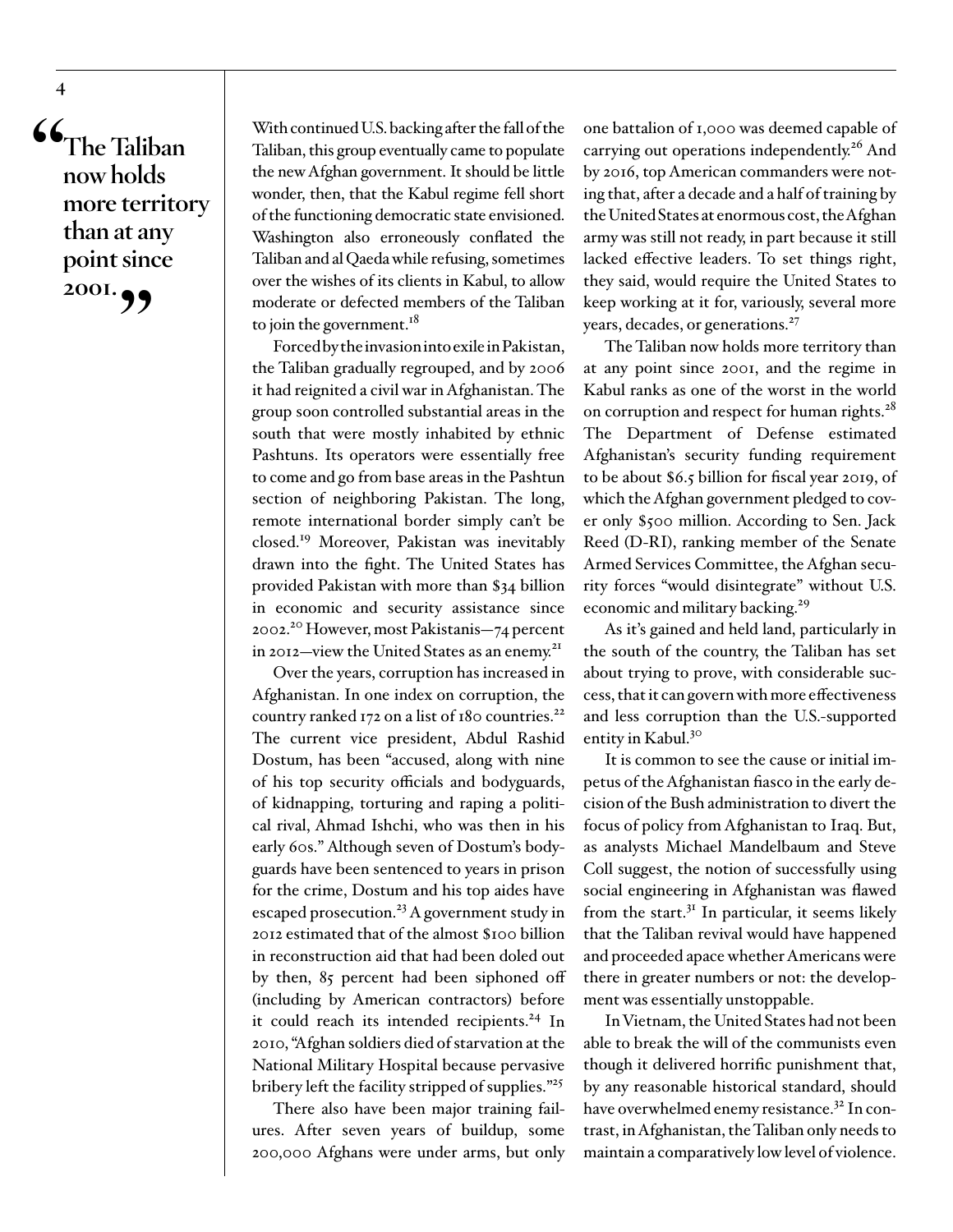They can hit and run, retire to Pakistan for refreshment, and then come back to inflict more damage. If they can't be cut off, they can likely continue the effort forever, or until the hated foreign invader gets sufficiently tired of the contest and goes away—whichever comes first. As in Vietnam, the key issue is one of patience and will. The Taliban has nowhere else to go; the Americans do.

The American military failure in Afghanistan is hardly unique. Indeed, for all the very considerable expense, the military has won no wars since World War II—especially if victory is defined as achieving an objective at an acceptable cost—except against enemy forces that essentially didn't exist. The American military triumphed in comic opera wars over tiny forces in Grenada and over scarcely organized thuggish ones in Panama and Kosovo. And the Iraqis hardly presented much of a challenge in the 1991 Persian Gulf War. More recently, there has been a successful war against the Islamic State in Iraq and Syria (ISIS) insurgent group, an opponent that proved to be spectacularly self-destructive.33 However, the principal American contribution has been in air support; others have done the heavy lifting. There are also a few wars in which it could probably be said that the United States was ahead at the end of the first, second, or third quarter—Korea, Vietnam, Somalia, Afghanistan, Iraq, and Libya. But the outcomes of these—as seen in Afghanistan in full measure—were certainly less than stellar: exhausted stalemate, effective defeat, hasty withdrawal, and extended misery.

### **2. The U.S. Military Must Provide Honest Assessments of the War**

The war has persisted despite the telltale signs of mission failure in part because of the culture in the Department of Defense and how it interacts with politics at the national level. In their public portrayal of the war, military leaders have rather persistently depicted a rosier picture than the facts warranted.34 In 2014, Gen. John Campbell told National Public Radio that the good news of progress in Afghanistan

"sometimes [doesn't] make the media," that "the Afghan security forces [are] really stepping up their game," and that he was "excited about the future here."35 Such optimistic pronouncements from the military are common: it was in 2013 that Gen. Joseph Dunford talked about "the inevitability of our success." In 2011, David Petraeus said that American forces had "reversed the momentum of the Taliban." In 2010, Gen. Stanley McChrystal predicted that "success is still achievable."36 In 2008, Gen. David McKiernan insisted that "we are not losing in Afghanistan."37

Overly optimistic portrayals are partly a result of institutional habits and a view about civil-military relations that calls for focusing on tactical and operational facts on the ground while leaving broader strategic and political assessments of the war to elected leaders. Some military leaders publicly misrepresented the course of the war to avoid the hit to troop morale they expected would result from more honest and critical presentations.<sup>38</sup> Others felt strongly that negotiations with the Taliban should only occur from a "position of strength," which they believed was always just around the corner.<sup>39</sup> But sometimes the deception was more flagrant: media reports revealed in 2011 that commanders tasked with briefing congressional delegations in Afghanistan deliberately misled members of Congress about the progress of the war.40

After his second deployment to Afghanistan, Army Lt. Col. Daniel L. Davis (now retired) spoke out publicly against this kind of distortion. He wrote two reports, one classified and one unclassified, and briefed members of Congress on his conclusions.41 "Senior ranking U.S. military leaders have so distorted the truth when communicating with the U.S. Congress and American people in regards to conditions on the ground in Afghanistan that the truth has become unrecognizable," he wrote, adding that "if the public had access to these classified reports they would see the dramatic gulf between what is often said in public by our senior leaders and what is actually true behind the scenes."42

Elected officials are often deferential to

**"Military leaders have rather persistently depicted a rosier picture than the facts warranted."**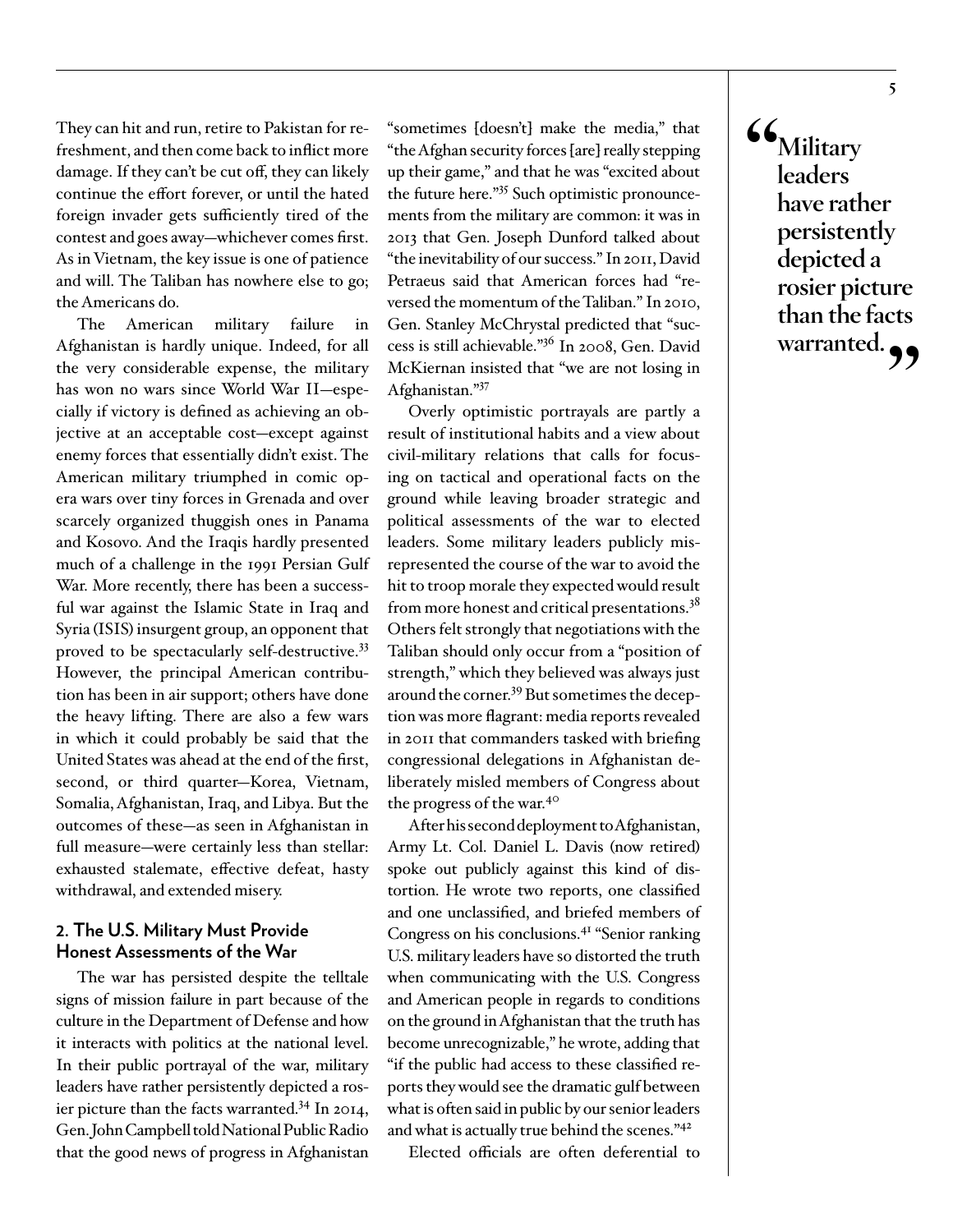**"By far the most common justification for remaining in Afghanistan is the safehaven**  myth. **99** 

**6**

military leaders and national security advisers. This is partly due to the superior subject area expertise of military and national security professionals, but it is also because going against such advice can be politically costly.

When Obama entered office in 2009, the senior military leadership strongly favored a troop surge in Afghanistan. According to Vali Nasr, at the time a senior adviser on Afghanistan and Pakistan at the Department of State, the White House was "ever afraid that the young Democratic President would be seen as 'soft'" if he went against the military's recommendations.43 Rhodes, Obama's deputy national security adviser, says that the administration's Afghanistan policy review was "shaped by leaks from the military designed to box Obama into sending more troops into Afghanistan."44 One member of Obama's National Security Council, a colonel who was also an Iraq war veteran, told the president that, if he were to "defy [his] military chain," the top brass may resign in protest.45 "No Democratic president can go against military advice, especially if he asked for it," advised Leon Panetta, then CIA director.<sup>46</sup> Obama's secretary of defense, Robert Gates, described the troop surge recommendations as "the classic Henry Kissinger model . . . You have three options, two of which are ridiculous, so you accept the one in the middle."47 Obama expressed frustration at this. In the end, advisers presented him with four options, two of which were indistinguishable. "So what's my option?" Obama asked. "You have essentially given me one option."48 He complained to journalist Bob Woodward that the military was "really cooking the thing in the direction that they wanted ... They are not going to give me a choice."49

Trump faced similar pressure to recommit to the war in Afghanistan. The advice Trump received from his military and national security advisers was overwhelmingly supportive of continuing the mission—and of adding another 4,000 troops. According to Woodward's account, Trump did push back at first, exploding:

You guys have created this situation. It's been a disaster. You're the architects of this mess in Afghanistan. You created these problems. You're smart guys, but I have to tell you, you're part of the problem. And you haven't been able to fix it, and you're making it worse.

Moreover, he added, "I want to get out, and you're telling me the answer is to get deeper in."50 But in the end, Trump succumbed to the military request.

The U.S. military has a strong parochial interest in avoiding the perception that the war in Afghanistan has been lost and therefore in ensuring it receives additional resources to continue fighting in it. But the problem extends beyond the Department of Defense. The professional foreign policy class in Washington, concentrated in the various national security agencies of the executive branch, is subject to a powerful bias in favor of action over inaction and troop surges over withdrawal.<sup>51</sup> As a result, the advice presidents receive from this expert community tends to reflect these biases. But that expert consensus seems to exist only in the White House's Situation Room and is frequently at odds with official assessments of the war, with the views of many specialists in academia, and with the perspective of the general public.<sup>52</sup>

### **3. A Taliban Victory Would Not Present a Serious Terrorism Threat to the United States**

By far the most common justification for remaining in Afghanistan is the safe-haven myth: the fear that if the Taliban take over the country, they would let al Qaeda reestablish a presence there, leaving the terrorist organization to once again plot attacks on the United States. That is, it is effectively contended that although 9/11 was substantially plotted in Hamburg, Germany, just about the only reason further attacks haven't taken place is because al Qaeda needs a bigger territorial base of operations and that that base must be in Afghanistan.<sup>53</sup>

Ambassador Richard Holbrooke, who worked on Afghanistan policy under Obama as special envoy to South Asia, explained in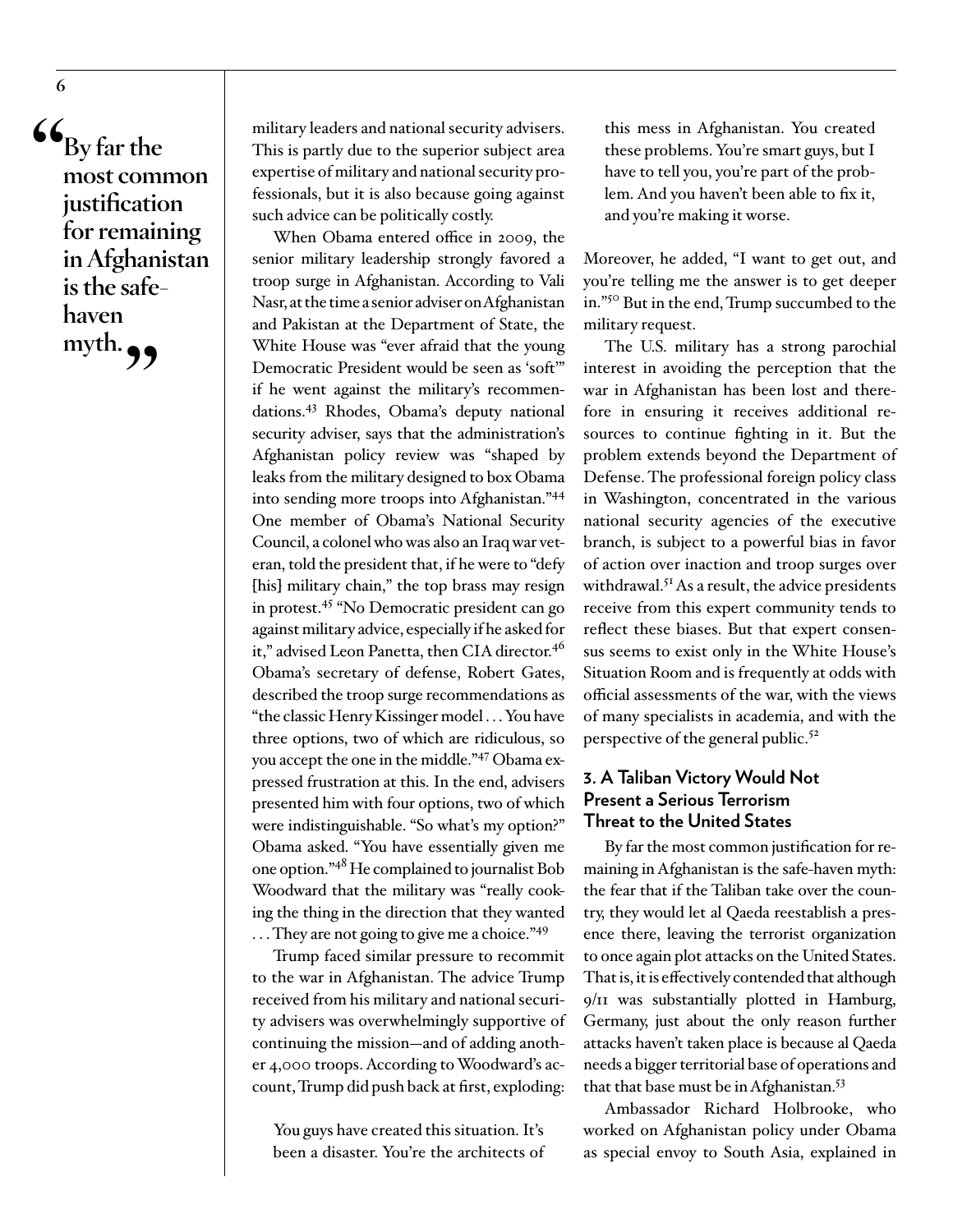2009 that "the fundamental difference between Afghanistan and Vietnam is 9/11. The Vietcong and the North Vietnamese never posed a threat to the United States homeland. The [perpetrators] of 9/11 who were in that area still do and are still planning. That is why we're in the region with troops." If the Taliban returned to control in Afghanistan, Holbrooke maintained that "without any shadow of a doubt, al Qaeda would move back into Afghanistan, set up a larger presence, recruit more people and pursue its objectives against the United States even more aggressively." That, he insisted, is "the only justification for what we're doing."54

Virtually all promoters of the war stress this notion. Obama applied it in 2009.<sup>55</sup> And, in 2017, Petraeus, a retired general who had commanded American forces in Afghanistan, ardently contended in an article written with the Brookings Institution's Michael O'Hanlon, that:

America's leaders should not lose sight of why the U.S. went to, and has stayed in, Afghanistan: It is in our national interest to ensure that country is not once again a sanctuary for transnational extremists, as it was when the  $9/11$  attacks were planned there. We have been accomplishing that mission since the intervention began in October 2001. Although al-Qaeda in Afghanistan and Pakistan is diminished, it could rebound if given the opportunity. Islamic State could expand its newfound Afghan foothold as well. $5<sup>6</sup>$ 

Trump reflected that thinking when he authorized an increase of troops to Afghanistan in 2017. His "original instinct," he noted, was "to pull out," but, as noted earlier, he had been persuaded by the military (whose record on predicting events in Afghanistan has been rather miserable) to believe that "the consequences of a rapid exit are both predictable and unacceptable." Noting that "the worst terrorist attack in our history, was planned

and directed from Afghanistan because that country was ruled by a government that gave comfort and shelter to terrorists," Trump was sure that "a hasty withdrawal would create a vacuum that terrorists . . . would instantly fill, just as happened before September 11th."57 On one occasion when Trump expressed skepticism about the need to deploy additional forces, his then secretary of defense, James Mattis, reportedly told him, "Unfortunately, sir, you have no choice," adding that it was imperative in order "to prevent a bomb from going off in Times Square."<sup>58</sup> When Trump was subsequently asked, "Can you explain why 17 years later we're still there?" he replied: "We're there because virtually every expert that I have and speak to say [sic] if we don't go there, they're going to be fighting over here. And I've heard it over and over again."<sup>59</sup>

This key justification for staying in Afghanistan—indeed, the *only* one, according to Holbrooke—has gone almost entirely unexamined. It fails in several ways.<sup>60</sup>

First, it is unlikely that a triumphal Taliban would invite al Qaeda back because its relationship with the terrorist group has been strained from the start. In 1996, Osama bin Laden, an exile from Saudi Arabia and Sudan, showed up in Afghanistan with his entourage. As Lawrence Wright makes clear in his prizewinning book *The Looming Tower*, the relationship between the Taliban and al Qaeda was often very uncomfortable. Although quite willing to extend hospitality to their well-heeled visitor, the Taliban insisted on guarantees that bin Laden refrain from issuing incendiary messages and from engaging in terrorist activities while in the country. Bin Laden repeatedly agreed but also frequently broke his pledge.<sup>61</sup>

At times, the Taliban had their troublesome "guest" under house arrest, and veteran correspondent Arnaud de Borchgrave said he was "stunned by the hostility" that Mullah Mohammad Omar, the top Taliban leader, expressed for bin Laden during an interview.<sup>62</sup> A senior Taliban official recalls that bin Laden was "a pain in the backside."63 As Vahid Brown, of the Combating Terrorism Center at the U.S. **"It is unlikely that a triumphal Taliban would invite al Qaeda**  back.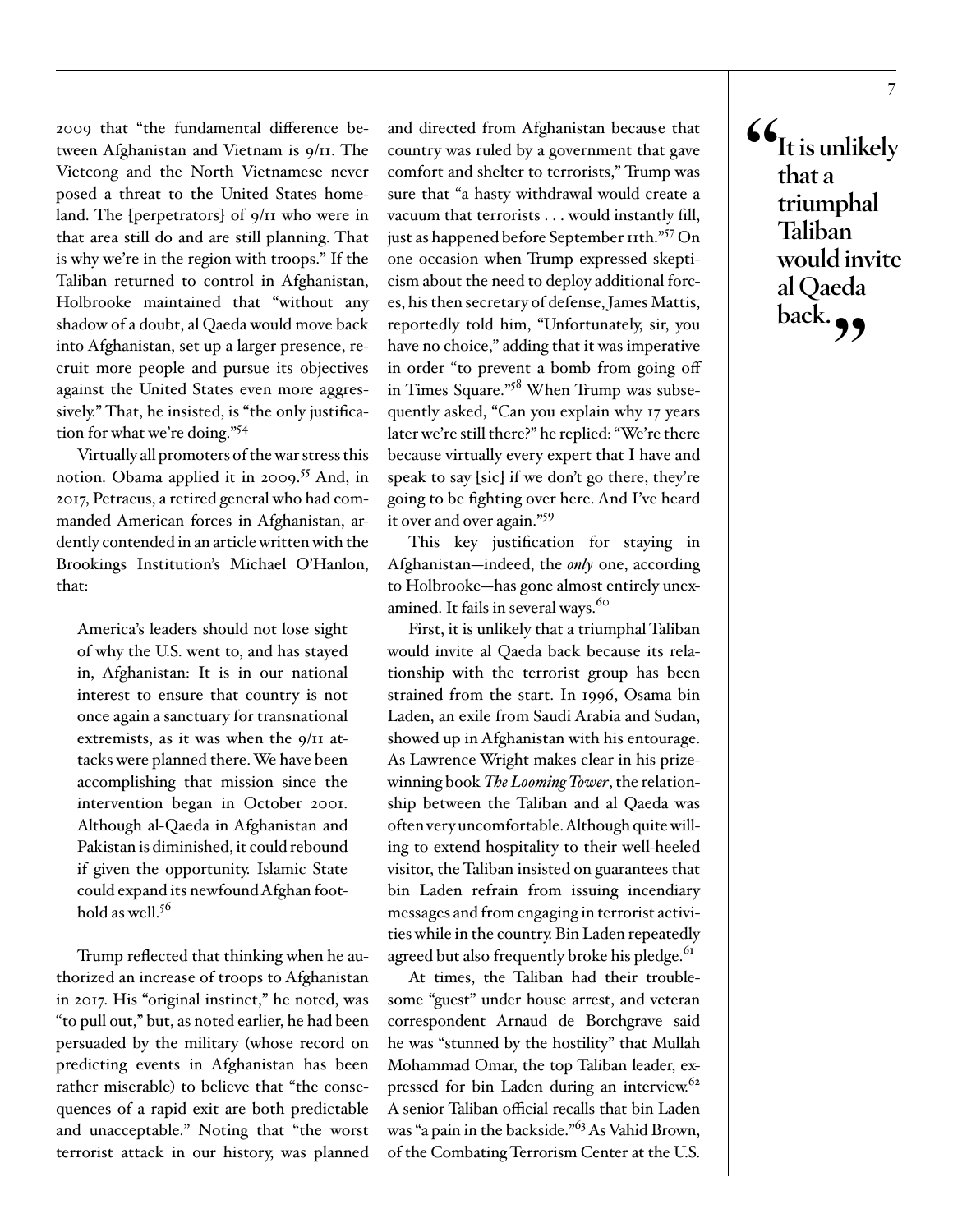**"The last thing the Taliban would want is an active terrorist group continually drawing fire from the**  outside.

Military Academy at West Point, New York, puts it, relations were "deeply contentious, and threatened by mutual distrust and divergent ambitions."64 Meanwhile, Riyadh tried for years to get the Saudi renegade extradited, and it appears to have been close to success in 1998. However, the deal fell through after the Americans bombed Afghanistan in response to two al Qaeda attacks on a pair of U.S. embassies in Africa in August 1998. $65$ 

Bin Laden's 9/11 ploy not only shattered the agreement but also brought armed destruction on his hosts.<sup>66</sup> The last thing the Taliban would want, should it take over Afghanistan, is an active terrorist group continually drawing fire from the outside. As Richard Barrett, the United Nation's former Taliban and al Qaeda monitor, put it in 2009, if the Taliban regain power, "they don't want al Qaeda hanging around."67 Moreover, unlike al Qaeda, the Taliban has a very localized perspective. They have never been interested in conducting international terrorism. They are primarily concerned with governing Afghanistan as they see fit free from outside interference.

The main Taliban fighters in Afghanistan are quick to point out that they are running their own war, and it seems clear that al Qaeda plays only a limited role in their efforts. "No foreign fighter can serve as a Taliban commander," insisted one Taliban leader in  $2007.68$  And, in 2010, the American commander of U.S. detention centers in Afghanistan said that fewer than 6 percent of his prisoners came from outside the country and that most were from Pakistan: "This is a very local fight," he observed. $69$  The then CIA chief Panetta estimated in 2010 that there were "maybe 60 to 100, maybe less" al Qaeda operatives in Afghanistan.70

An extensive 2008 study of the Taliban operation in Afghanistan included al Qaeda as part of the coalition but mentioned it only very occasionally when discussing the details of the insurgency.<sup>71</sup> And there have long been reports that the main Taliban leaders are very hostile to the foreign militants and have explicitly distanced themselves from al Qaeda.72 As for the Islamic State's branch in

Afghanistan, the Taliban has actively fought them on the battlefield almost uninterruptedly for years, making a Taliban-sponsored safe haven for that group unlikely.<sup>73</sup>

Second, it is not at all clear that al Qaeda would even want to return to ravaged, impoverished, insecure, and factionalized Afghanistan even if it were invited. It would have to uproot itself from Pakistan, where it has been operating for more than a decade, and reestablish itself in new, unfamiliar territory. It's difficult to see how an Afghan haven would be safer than the one al Qaeda occupies now. In fact, Douglas Saunders of Canada's *Globe and Mail* reports that most allied commanders in Afghanistan whom he had talked with think it "very unlikely" that al Qaeda would establish a base there even if the Taliban were to take over.<sup>74</sup>

Third, if al Qaeda were to return, the United States would still be able to bomb and raid in response to a clear and present threat to U.S. security. Indeed, it might well be in a better position to do so in Afghanistan than in Pakistan. American efforts to go after al Qaeda in Pakistan are hampered by concerns about the sensitivities of the Pakistanis and by the fact that Pakistan can retaliate by cutting off or cramping logistics lines. The constraints on taking potential future military action in an Afghanistan controlled by the Taliban are much less formidable. Also, American planners and forces would know the turf better, as they have been occupying the country for nearly two decades. Thus, al Qaeda would be unlikely to find much sanctuary in Afghanistan.

And fourth, the safe-haven argument is based on the ill-founded assumption that the presence of al Qaeda leaders in Taliban-controlled Afghanistan in the lead-up to 9/11 was essential for the success of the attacks. In fact, it seems to have had little, if any, operational utility. Al Qaeda operatives planned and coordinated the 9/11 attacks not just in Afghanistan but also in Germany, Malaysia, and the United States. Technological innovation and increasingly widespread access to the internet has

**8**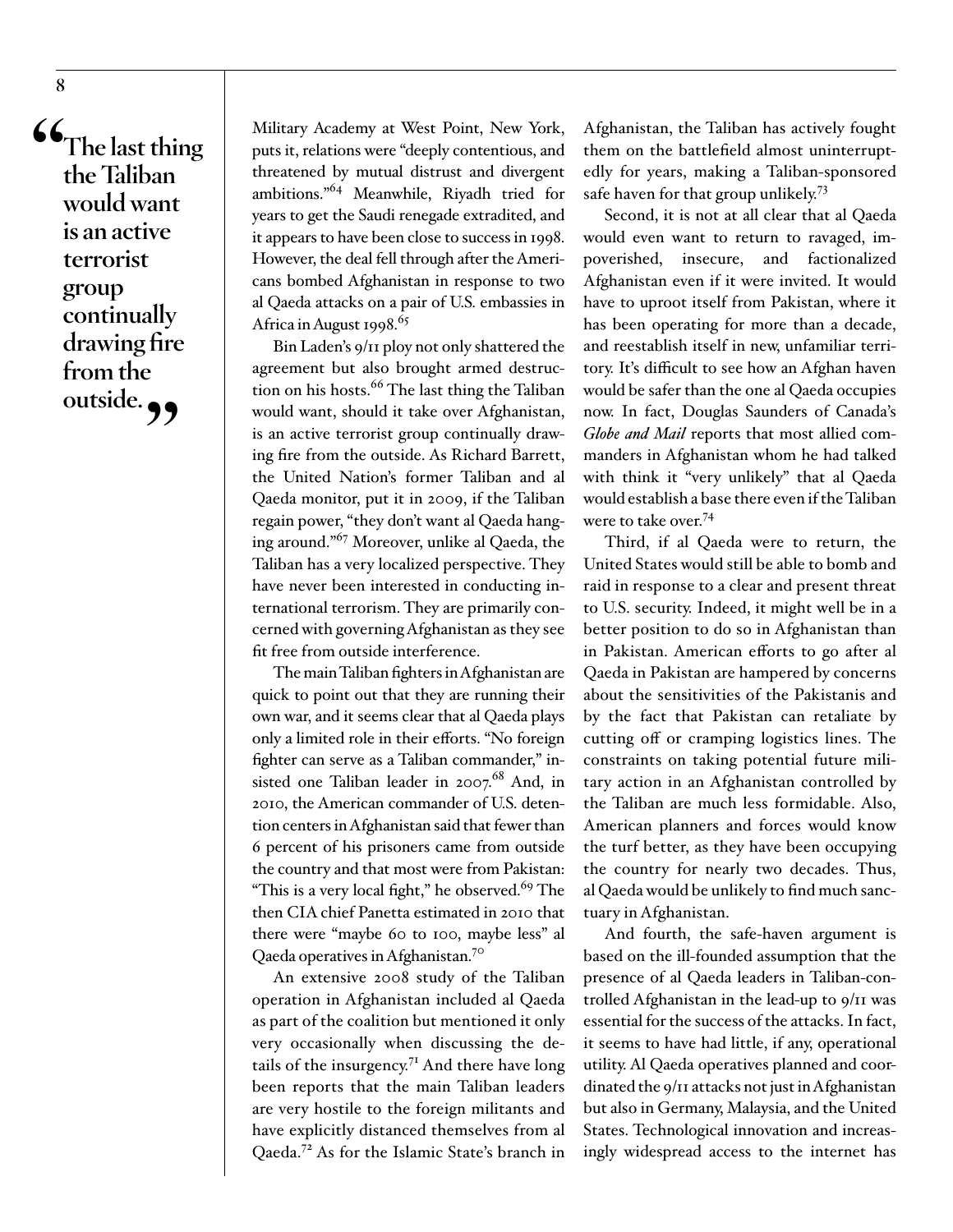only made instant communication across borders, oceans, and time zones easier in the ensuing years. A territorial haven in remote, landlocked Afghanistan wouldn't be much help to jihadists plotting to attack the West. Terrorist groups seek inconspicuousness, to have no return address against which their enemies can retaliate.75

The notion that terrorists need a lot of space and privacy to hatch plots of substantial magnitude in the West has been repeatedly undermined by such tragic terrorist episodes in Madrid in 2004, London in 2005, Paris in 2015, and Brussels and Istanbul in 2016. None of the attackers in those incidents operated from a safe haven, nor were their plans coordinated by a group within a safe haven. Al Qaeda Central has not really done all that much since it got horribly lucky on 9/11, and the patent inadequacies and incompetence of the group would scarcely be erased by uprooting itself and moving to new foreign turf.<sup>76</sup> Its problems do not stem from failing to have enough territory in which to operate or plan.

### **4. Defeat in Afghanistan Would Not Necessarily Destabilize the Region**

Some commentators argue a U.S. withdrawal would result in regional destabilization. One justification for continuing the war, in particular, is that a Taliban takeover in Afghanistan would somehow destabilize Pakistan, perhaps leading to terrorists or other militants seizing its atomic arsenal.

Actually, though, Pakistan has essentially been harboring the Taliban and generally enjoys good relations with it—and did before  $9/11$ .<sup>77</sup> Therefore, a Taliban takeover that brought stability—in the sense of freedom from civil war to Afghanistan might just as well serve to help stabilize Pakistan.

Other regional players, including Iran, India, China, and Russia, would likely adjust their policies toward Afghanistan following a U.S. withdrawal, in some cases in ways that could benefit American interests. Moscow has recently cultivated a diplomatic relationship with the Taliban, and this seems calculated to

irritate Washington, to expedite negotiations predicated on U.S. withdrawal, and perhaps to hedge against more radical jihadist groups at loggerheads with the Taliban.<sup>78</sup> China worries that Islamic militant groups in Afghanistan could pose problems in its restive eastern province of Xinjiang, and it also plans to incorporate Afghanistan into its Belt and Road Initiative, meaning there is a strong preference for a functioning, stable Afghan government. Beijing has proven perfectly capable of managing its alliance with Pakistan while cooperating with Moscow on security issues in the broader Central Asian region.

A recent report published by the Canadian Security Intelligence Service contends that "most of Afghanistan's neighbours want to prevent the US from maintaining a long-term military foothold in their backyard" and that there is "some level of regional agreement about the need to prevent the spread of instability" with multiple countries "seeking to facilitate peace negotiations, in part to curb the escalating violence on their doorstep and secure a stake in an eventual political settlement."79 This suggests a confluence of interests among many regional powers and the United States—an opportunity policymakers in Washington should seize upon.

Whatever happens following a U.S. withdrawal, the regional players are likely to increase their investment of energy and resources in Afghanistan in ways that address their somewhat overlapping (albeit occasionally conflicting) interests. In short, Afghanistan would become someone else's problem.<sup>80</sup> If that problem were to worsen over time or cause substantial instability beyond Afghanistan's borders, the country's neighbors would surely suffer the consequences, and they would deal with them long before the United States must. Widespread regional destabilization is a rather low-probability consequence of withdrawal.

### **5. Efforts to Reduce Opium Production Are Unnecessarily Complicating and Futile**

The heroin trade accounts for an estimated 60 percent of Taliban revenue, roughly **"A territorial haven in remote, landlocked Afghanistan wouldn't be much help to**  jihadists.<sub>??</sub>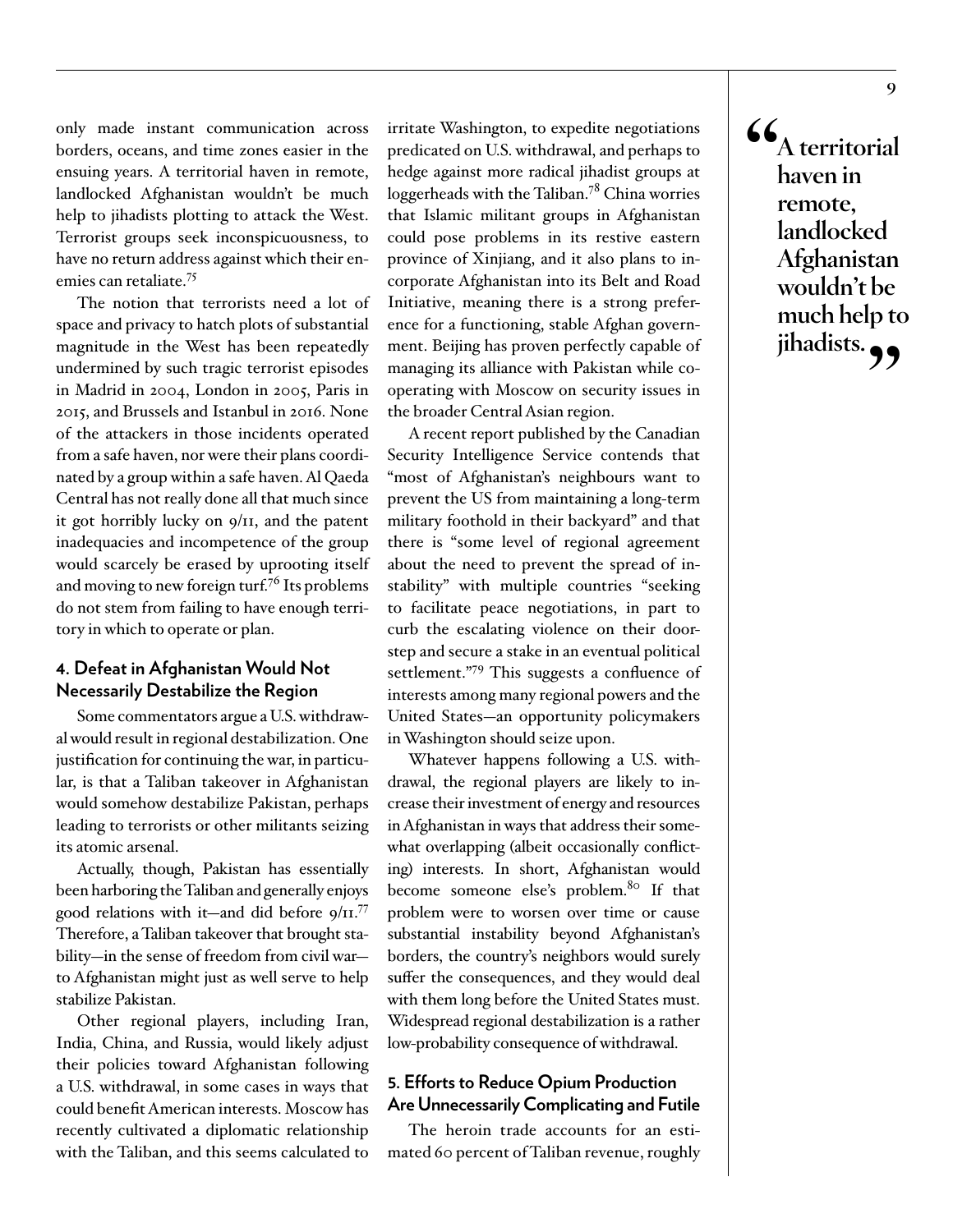**"Trying to eradicate or control opium production throughout the war has been a failure."**

\$200 million annually.<sup>81</sup> Up to 85 percent of the world's opium is produced in Afghanistan, and drug traffickers cooperate with the Taliban, providing the group with weapons and cash in exchange for protection of trade routes. In addition to fueling the insurgency, Afghanistan's opium exports contribute to a slew of problems around the world, such as empowering international drug gangs and increasing rates of addiction. $82$  The Kabul government is the other major beneficiary of the opium trade, and many corrupt Afghan officials have become quite wealthy by helping administer it. "In the district of Garmsir, poppy cultivation not only is tolerated, but is a source of money that the local government depends on," the *New York Times* reported in 2016. "Officials have imposed a tax on farmers practically identical to the one the Taliban use in places they control."<sup>83</sup>

It is widely accepted that the insurgency cannot be defeated so long as the drug trade persists. The United States has spent years and more than \$8 billion trying to quash this critical source of sustenance for the insurgency, with tactics including prohibition, crop eradication, and bombing buildings suspected of being heroin laboratories. However, the effort has failed. Opium production increased by a staggering 87 percent from 2016 to 2017, to 9,000 metric tons—"the most in Afghan history," according to the Brookings Institution's Vanda Felbab-Brown.<sup>84</sup> In 2014, the special inspector for Afghanistan concluded that "by every conceivable metric, we've failed. Production and cultivation are up, interdiction and eradication are down, financial support to the insurgency is up, and addiction and abuse are at unprecedented levels in Afghanistan."85

The Taliban relies on the heroin trade out of need, not out of preference or indifference. In a condition of peace, however, they would no longer feel that need. Indeed, in 2000, after about four years of being in power, the Taliban famously imposed an outright ban on all opium cultivation, which reduced the harvest by 94 percent.<sup>86</sup> The results of that effort are instructive: because farmers in other countries

responded to the continued demand, the street price of heroin both in Europe and the United States did not change.

Outside the context of the counterinsurgency campaign, the drug trade out of Afghanistan does not pose a direct threat to the United States. Trying to eradicate or control opium production throughout the war has been a failure, and seeking to do so following withdrawal would simply continue an exercise in futility.<sup>87</sup>

### **6. Efforts to Ensure Women's Rights Are Unlikely to Work**

Thanks in part to deliberate efforts of the United States over the course of the war, Afghan women are better off than they were under Taliban rule. Women at least nominally have the right to vote and to equal treatment; they hold prestigious positions in education and law; they work in healthcare and as privatesector entrepreneurs. Women in Afghanistan hold 63 out of 320 parliamentary seats.<sup>88</sup>

Najia Nasim and Megan Corrado, executive director and director of advocacy at the nonprofit advocacy group Women for Afghan Women, criticized Trump's "concession-filled diplomacy" as dismissive of the rights of Afghan women, who will suffer repression when the U.S. military is no longer there to support the Kabul government and to thwart the Taliban.<sup>89</sup> Mariam Safi, director of the Organization for Policy Research and Development Studies in Kabul, and Muqaddesa Yourish, a commissioner on Afghanistan's Independent Administrative Reform and Civil Service Commission, similarly warned that withdrawal "will jeopardize for Afghans the future of hard-won gains such as constitutional rights, freedoms of citizens and democratic institutions."90

However, while Afghanistan has progressed on many normative metrics over the course of the nearly two-decade nation-building effort, those gains are quite limited. According to the United Nations, Afghanistan ranks 153rd out of 160 countries for gender equality.<sup>91</sup> In a 2017 index, Afghanistan tied with Syria for the worst place in the world to be a woman.<sup>92</sup> As the Canadian intelligence study notes, while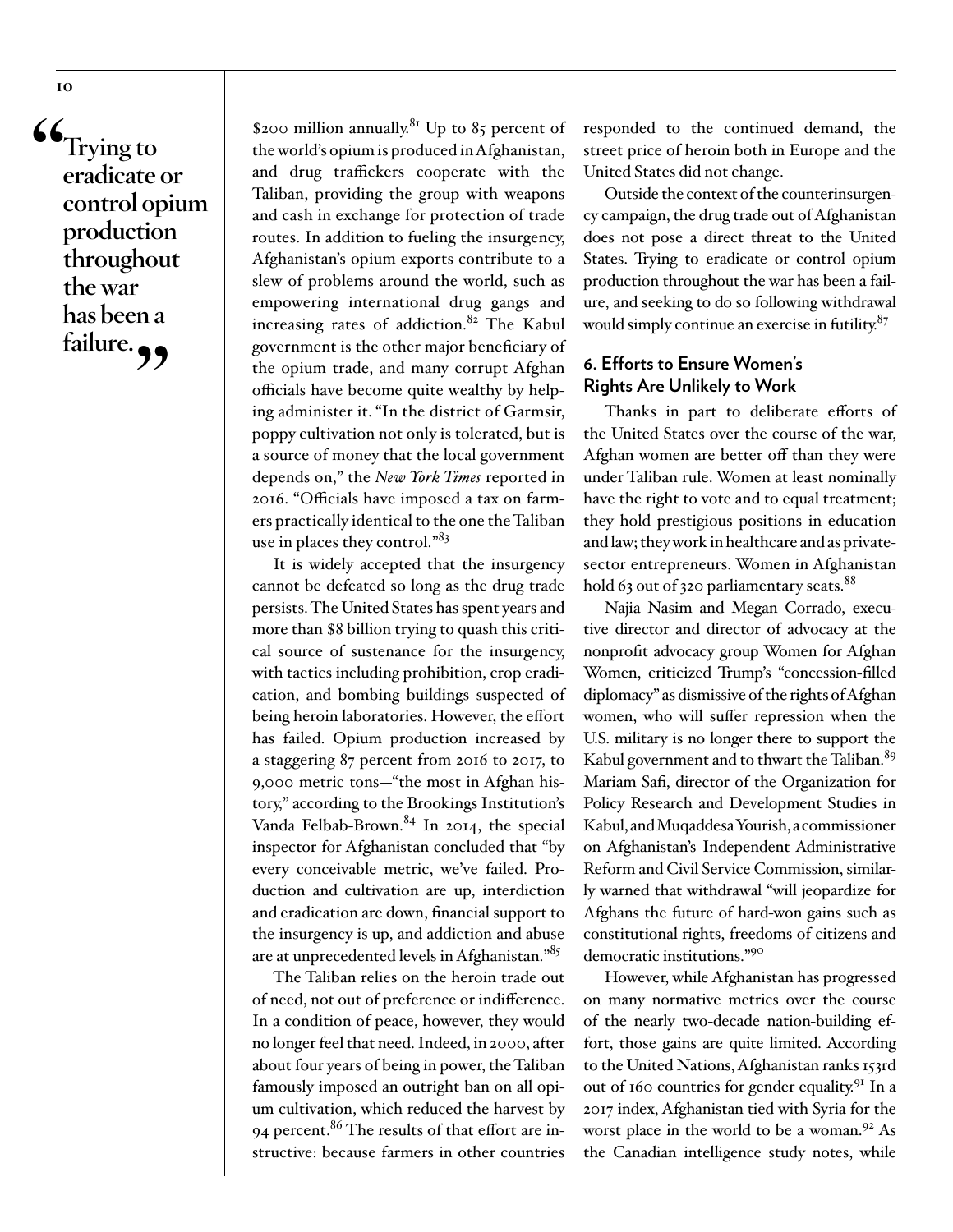"there was no freedom for women in Taliban Afghanistan," that was also the case "at the end of 2018—after nearly 18 years of international engagement." The study stresses that "the reality is that Afghanistan was and is a deeply conservative culture governed largely by ancient traditions that are also reflected in their interpretation of Islam and its edicts."93

Any retreat on women's rights following a U.S. withdrawal would be heart-rending and tragic. However, advancement, perhaps halting, is more likely to take place in a condition of peace than of war. And if the post-9/11 experience has demonstrated anything, it's that wars to remake foreign societies into liberal democracies are generally ineffective. In any case, the suggestion that women's rights are a vital objective in the U.S. mission in Afghanistan is hard to square with the countless other places where human rights and democracy are absent or substantially circumscribed. It is not clear why respect for human rights is vital to American interests in Afghanistan but not in Saudi Arabia, for example.

### **7. Costs Already Borne in Afghanistan Do Not Justify Additional Investments**

Proponents of continuing the mission also maintain that the United States must fight the war until it achieves a clear victory because anything less would derogate the steep costs in blood and money that America has already devoted to the mission. In other words, it is argued, sunk costs necessitate continued investment.

Trump exhibited this kind of thinking when he announced his troop surge: "Our nation must seek an honorable and enduring outcome worthy of the tremendous sacrifices that have been made, especially the sacrifices of lives."94 Similarly, in critiquing Obama's gradual drawdown of troops from Afghanistan in 2015, Sen. John McCain (R-AZ) emphasized sunk costs: "All of us want the war in Afghanistan to be over, but after 14 years of hard-fought gains, the decisions we make now will determine whether our progress will endure and our sacrifices will not have been in vain."95 That same year, former

general Petraeus and Michael O'Hanlon implored Obama to "protect our investment in Afghanistan," noting that "the investment to date" has been "well over 2,000 American lives and nearly \$1 trillion in expense."96

Particularly in limited counterinsurgency wars, decisionmakers are often more sensitive to potential future losses than equivalent gains. This can produce a greater willingness to take uncertain gambles to avoid total defeat. Loss aversion, as it is called, often manifests in the form of the sunk cost fallacy, in which actors seek to make good on spent resources by redoubling their commitment to ensure that the costs were not expended in vain. Successive last-ditch efforts across three administrations to flood Afghanistan with more troops and resources in the hope that greater effort would enable America to eke out a "win" are consistent with the presence of this fallacy. Unfortunately, this cognitive bias poses as a serious strategic argument as it pushes people to double down and become entrapped into additional net losses.

A decision about where and whether to devote resources should be based on whether the investment will add future value, not on sunk costs. Rational policymakers should be quick to abandon expensive ventures that lack a decent chance of yielding better returns. They should also give greater weight to opportunity costs and thus be more open to exploring alternatives.

### **8. Policymakers Should Not Be Overly Concerned about "Salient Failures"**

"Failure salience," according to political scientists Dominic D. P. Johnson and Dominic Tierney, refers to the "tendency to remember and learn more from perceived negative outcomes than from perceived positive outcomes."97 The Obama administration's withdrawal from Iraq at the end of 2011 and the subsequent rise of ISIS became a salient failure frequently cited to discourage withdrawing from Afghanistan. In 2017, Trump was persuaded to stay the course as a result. "As we know, in 2011, America hastily and mistakenly withdrew from Iraq," Trump

**"A decision about where and whether to devote resources should be based on whether the investment will add future value, not on sunk costs."**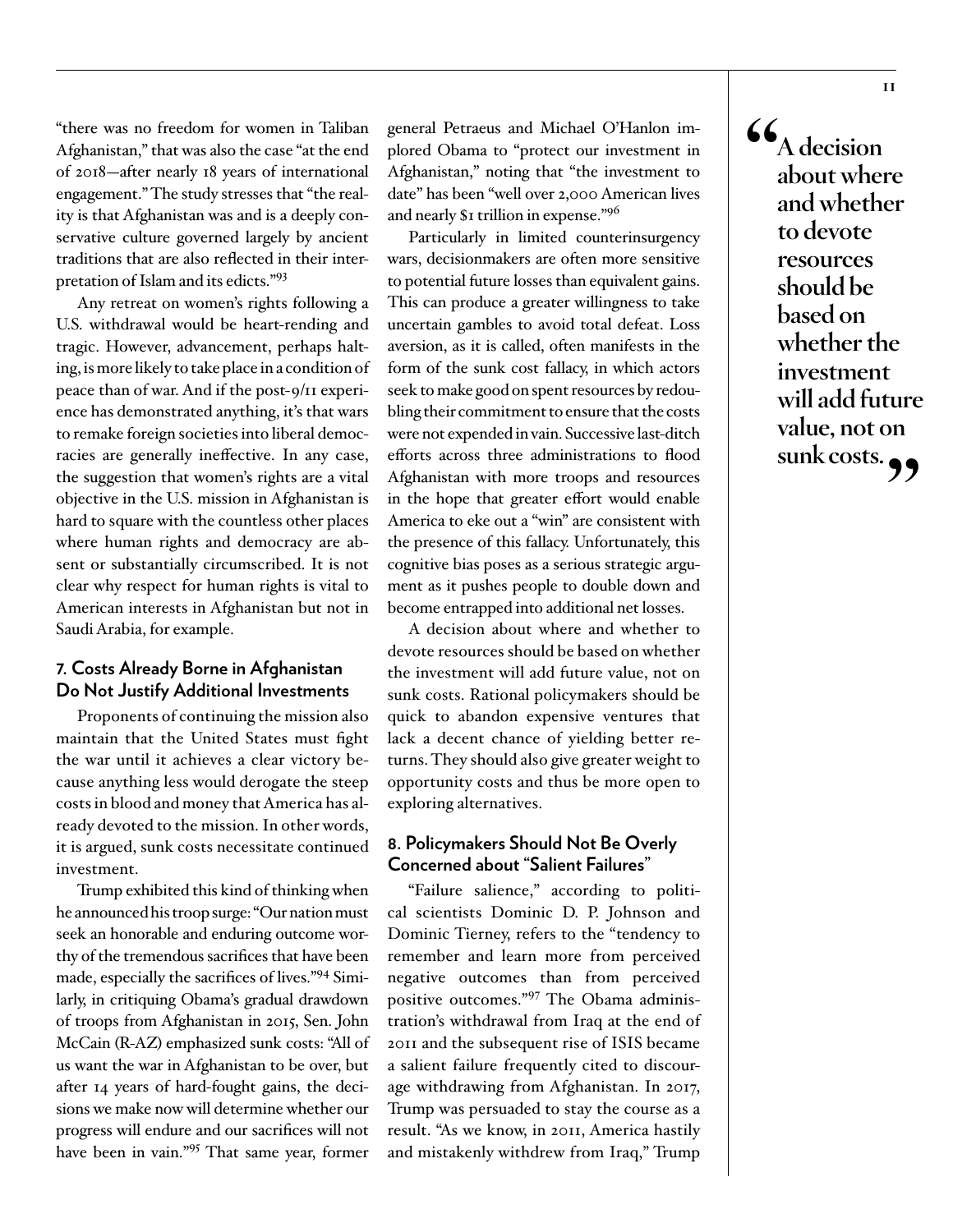**"Fear of a loss of credibility has been another major impediment to withdrawal."**

said in his speech announcing the troop surge in Afghanistan. "The vacuum we created by leaving too soon gave safe haven for ISIS to spread, to grow, recruit, and launch attacks. We cannot repeat in Afghanistan the mistake our leaders made in Iraq."<sup>98</sup>

A more incisive lesson to draw from the rise of ISIS is that prolonged military occupations tend to generate violent resistance movements. ISIS is an outgrowth of al Qaeda in Iraq (AQI), which emerged from the Sunni insurgency that rose up to fight occupying U.S. forces. Its leadership consists of veteran AQI insurgents and former Baathists in the Saddam Hussein regime. It never could have filled the vacuum left by the United States' withdrawal without the initial spark provided by the invasion. Moreover, any "vacuum" was created far more by staggeringly inept policies of Iraqi politicians and by the unwillingness of the Iraqi army (trained by the United States for \$20 billion) to fight.<sup>99</sup>

Given the state of both U.S. and Iraqi politics, America's withdrawal was inevitable, and the end of 2011 was as auspicious a time as any to do it. But, negative experiences have a profound impact on the psyche. Drawing a causal connection between the American withdrawal and the emergence of a rapacious terrorist army prone to spectacular atrocities and harboring vast territorial ambitions may serve as a compelling argument for some against withdrawal from Afghanistan, but it is an argument based on a misunderstanding of a separate case with entirely different actors, dynamics, and context.

### **9. Concerns about Humiliation and about Preserving American Credibility in the Event of a Withdrawal Are Misguided**

Fear of a loss of credibility or standing has been another major impediment to withdrawal. As Richard Haas, president of the Council on Foreign Relations, put it earlier this year, an abrupt exit "would cast further doubt on America's willingness to sustain a leading role in the world."100 The real cost of withdrawing from Afghanistan, [according to](https://www.ft.com/content/621fe9a6-5643-11e9-91f9-b6515a54c5b1) Edward Luce, a

columnist for the *Financial Times*, "is to the US's global standing."101 Bing West, military historian and a former Reagan official, contends that it would be "a disaster for the prestige, influence, and self-image of America if Kabul fell in a manner similar to Saigon in 1975."102 Even negotiating with the Taliban to eventually bring American troops home, former U.S. ambassador Ryan Crocker claims, is tantamount to "negotiating the terms of our surrender."<sup>103</sup>

These concerns are essentially baseless. To begin with, states tend to assess the credibility of other states' security commitments based on perceived national interests in discrete situations rather than on extrapolations of policies in different regions and contexts.<sup>104</sup> NATO countries will not interpret a U.S. withdrawal from Afghanistan as a signal that Washington is ready to relinquish its security commitment to Europe any more than they did when the U.S. abandoned Vietnam. As for "America's willingness to sustain a leading role in the world," polling data strongly suggests that fighting a lost war for almost 20 years is doing more to sap the public's enthusiasm for overseas ventures than a timely withdrawal ever could.105 The same goes for so-called standing. The unending quagmire has arguably tarnished America's international reputation, but it is not clear that this has negatively impacted national security sufficiently to justify a continued occupation amid a simmering civil war at a cost of tens of billions of dollars per year.

The worry Crocker expresses, that negotiating an end to the U.S. war in Afghanistan without a clear victory would be tantamount to a humiliating surrender, is common throughout history. Though the public defense of the Vietnam War emphasized liberating South Vietnam and preventing falling dominos of communist states, by 1965 the then assistant secretary of defense for international security affairs, John McNaughton, had concluded that the initial security reasons that had gotten America into Vietnam had become "largely academic" and that the U.S. objective in Vietnam was now to "avoid humiliation."<sup>106</sup> The tragic parallel to today's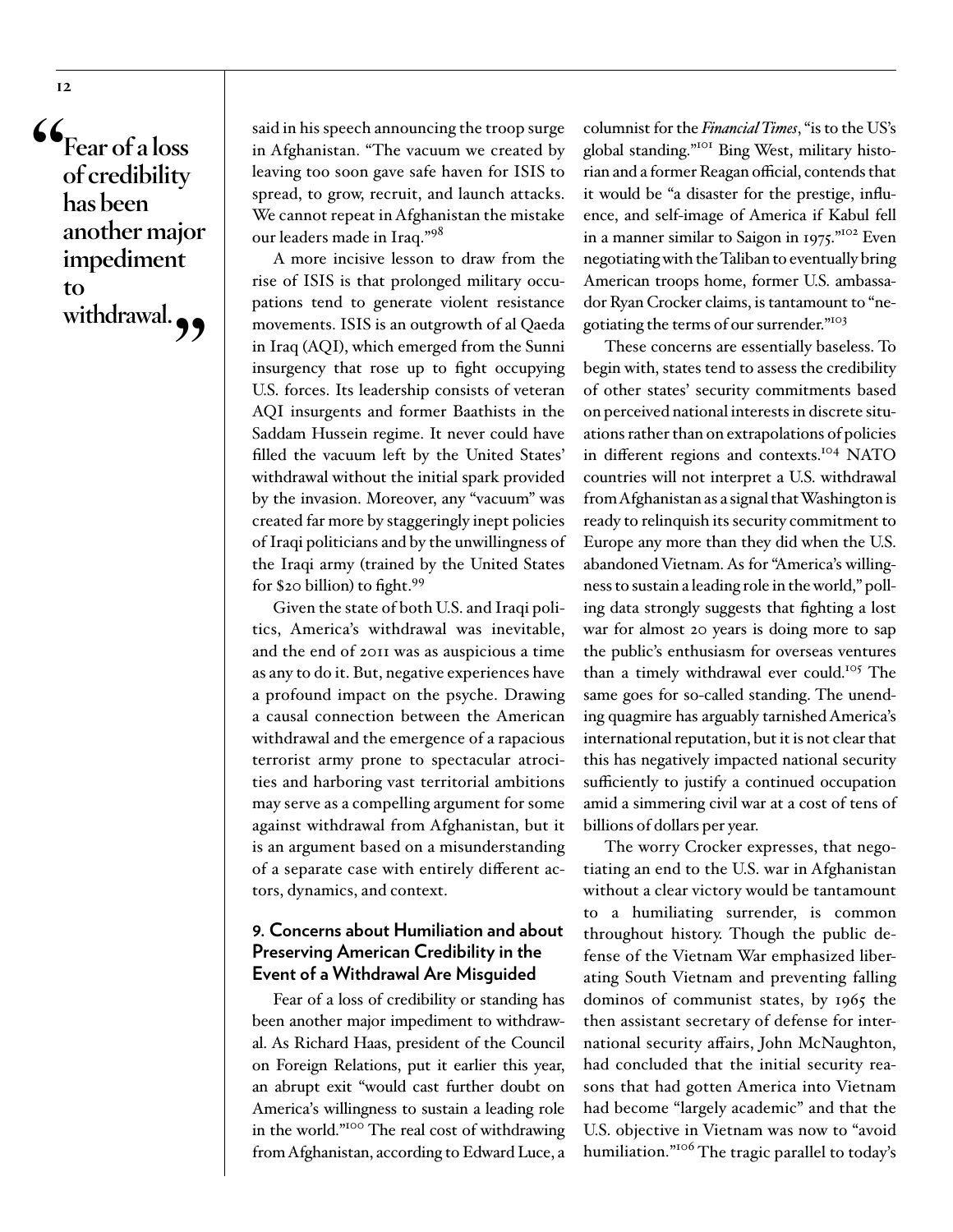war in Afghanistan is hard to miss.

Concerns about credibility, prestige, and reputation can often drive states to adopt more aggressive and militarized approaches to foreign affairs.107 However, there is little evidence that a perceived loss of prestige from overseas failures such as Vietnam and Afghanistan has a tangible impact on the nation's security, except to the extent that it incentivizes political leaders to persist in costly ventures. The University of Washington's Jonathan Mercer calls prestige an "illusion" that has "neither strategic nor intrinsic value."<sup>108</sup>

Nor does the United States need to continue the mission because of fears about domestic political blowback. The American public accepted the capture of Saigon by the North Vietnamese in 1975 with remarkable equanimity in part because of the popularity of U.S. withdrawal and a rather sanguine view of the threat a Vietcong victory posed to their lives and livelihood.109 Similarly, when the United States abruptly withdrew from Lebanon in 1983, and from Somalia in 1993, there seemed to be no lasting hit to America's influence or self-image. Nor did that happen when armed intervention in Libya in 2011 led to a calamitous civil war. All four debacles generated little political problem for the people who had presided over them.

### **10. The Most Compelling, and Perhaps Only, Reason to Stay in Afghanistan Is to Avoid a Humanitarian Catastrophe**

The strongest argument for continuing the forever war in Afghanistan is primarily humanitarian: as after the fall of the communist regime, the country could descend into another catastrophic civil war. A low-intensity conflict followed the Soviet withdrawal in 1989, but after Soviet aid to its clients in Kabul dried up in December 1991, the regime collapsed, insurgents stormed the capital, and Afghanistan descended into a brutal conflict that eventually brought the Taliban to power in 1996. Combatants, disciplined when confronting the Soviet invaders, disintegrated into dozens of squabbling and corrupt warlord

and bandit gangs, plundering the population they had once defended. According to Ahmed Rashid, they "abused the population at will, kidnapping young girls and boys for their sexual pleasure, robbing merchants in the bazaars and fighting and brawling in the streets." They "seized homes and farms, threw out their occupants and handed them over to their supporters," and they "sold off everything to Pakistani traders to make money, stripping down telephone wires and poles, cutting trees, selling off factories, machinery and even road rollers to scrap merchants."110

A similar fate could befall Afghanistan following U.S. withdrawal. Of particular concern is that in recent years, a branch of ISIS called Islamic State-Khorasan (IS-K) has established a modest presence in Afghanistan. However, it has suffered repeated tactical failures, as both the Taliban and the United States have actively battled the group and disrupted its operations. IS-K has little to no support from the local population and has been further weakened by the rollback and defeat of the Islamic State's "caliphate" in Iraq and Syria.<sup>111</sup> Suggestions that the group would rise and ultimately pose a grave threat to the United States following a withdrawal of U.S. forces are dubious.

Other sources of fracturing following a withdrawal of American troops are certainly imaginable, but it should be remembered that even without Soviet troops, the regime the USSR set up in Kabul managed to survive for years as long as financial assistance was provided. Moreover, the risk of internal instability must be weighed against the costs and risks inherent in an indefinite war that seems to cause at least as many national security problems as it allegedly staves off.

In addition, the humanitarian argument for continuing the occupation in Afghanistan confuses the security mission with the expansive ambitions adopted after the invasion. Although the Bush administration was well known for a neoconservative orientation that emphasized democracy promotion through regime-change wars, it began (or sold) the wars in Afghanistan and Iraq on national

**"The risk of internal instability must be weighed against the costs and risks inherent in an indefinite war."**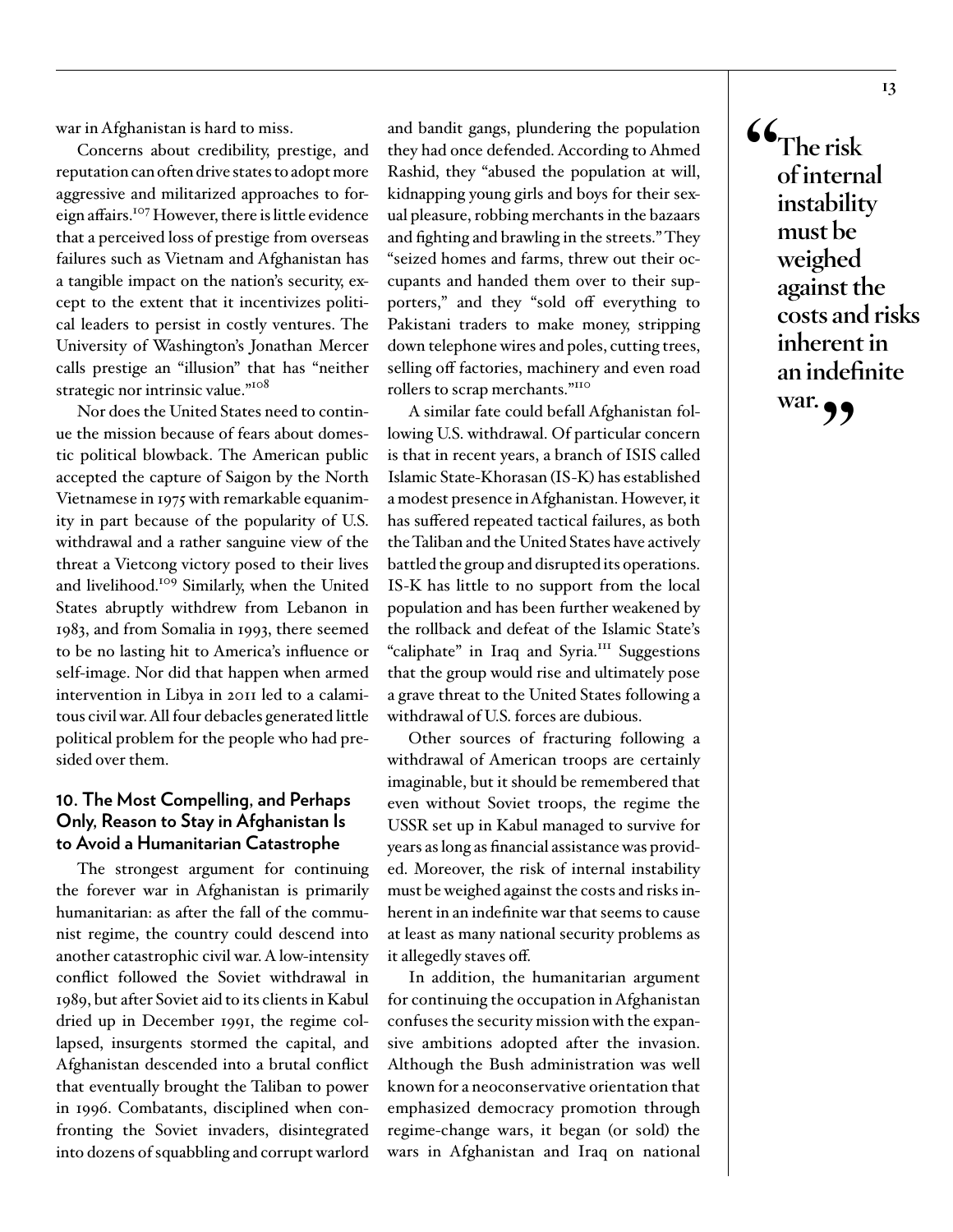**"A negotiated settlement offers a better safeguard against a humanitarian catastrophe than simply continuing the**  occupation.

security grounds and mostly adopted the normative missions about democracy and the rule of law later.<sup>112</sup> Leaders engaging in limited wars without decisive victories sometimes respond to that ambiguity by expanding their objectives. As Betty Glad and Philipp Rosenberg explain, "Once a belligerent has invested significant nonrecoverable resources in its attempt to win its original goal, the nature of its goals is apt to change."<sup>113</sup>

And although the humanitarian situation could deteriorate following a U.S. withdrawal, it is by no means adequate under current American occupation. At present, an estimated 2 million children in Afghanistan suffer from acute malnutrition. The Taliban, as insurgents against the U.S. occupation, exact a very heavy humanitarian toll on the country and frequently kill and abuse the civilian population. And yet, 2019 marked the first year since the United Nations began documenting civilian casualties that U.S. and Afghan government forces killed more Afghan civilians than the Taliban and other insurgent groups.<sup>114</sup>

Ending the war through a negotiated settlement, therefore, offers a better safeguard against a humanitarian catastrophe than simply continuing the occupation. But it is not a risk-free solution.

### NEGOTIATING A POLITICAL SETTLEMENT AND WITHDRAWING U.S. FORCES

Over the years, there have been sporadic efforts to find a negotiated solution to the war in Afghanistan.<sup>115</sup> In his 2017 speech announcing an increase of a few thousand American troops to the war in Afghanistan, Trump laid out what he said was a plan for victory. But he then defined "victory" as something more akin to stalemate: preventing the Taliban from taking over and then perhaps negotiating.<sup>116</sup>

And in fact, the Trump administration has been quietly pursuing direct talks with the Taliban, with promising, if halting, results so far. The times may be propitious. The Taliban has set up what seems to be a strong

negotiating team led by Mullah Abdul Ghani Baradar, who has been described as skilled and pragmatic.<sup>117</sup> He had sought a peace deal a decade ago but was arrested by the security establishment in Pakistan, which at the time opposed negotiations.118 The fact that he and others have now been released, due in part to pressure by the American negotiator, Zalmay Khalilzad, is taken to be a sign that Pakistan is now in favor of negotiations, and the fact that he has been appointed their lead negotiator suggests that the Taliban is as well.<sup>119</sup>

Perhaps somewhat paradoxically, lessons for a deal might be applied from the January 1973 agreement between the United States and the Communist Vietnamese that ended U.S. involvement. The Taliban, while open to talks, wants only to negotiate with the United States, not with what they call the "slave" regime in Kabul.120 That is a condition similar to the one in Vietnam in which the United States pushed ahead with the 1973 agreement largely without substantial participation by the South Vietnamese regime. But as Khalilzad seems to have already accepted, for talks to move forward the United States must accept this condition and negotiate alone, at least at the start.

The Vietnam agreement contained several elements that might be applied to the present, essentially stalemated, situation in Afghanistan. In this, Afghan forces are incapable of being able to seize, hold, and then coherently govern areas controlled by the Taliban while Taliban members recognize that a takeover of government strongholds, in particular the heavily populated capital area of Kabul, is likely to be extremely difficult.<sup>121</sup>

These elements would be built around establishing an initial cease-fire. Thus, for a time there would be a rather formal partition between Taliban-held areas and Kabul-held areas. Partition has been the effective condition for some time—indeed, it is how the country has traditionally been organized. There would be competition of governance in the two areas, but the war, a decades-long disaster for all involved, would be ended or at least substantially tempered.

**14**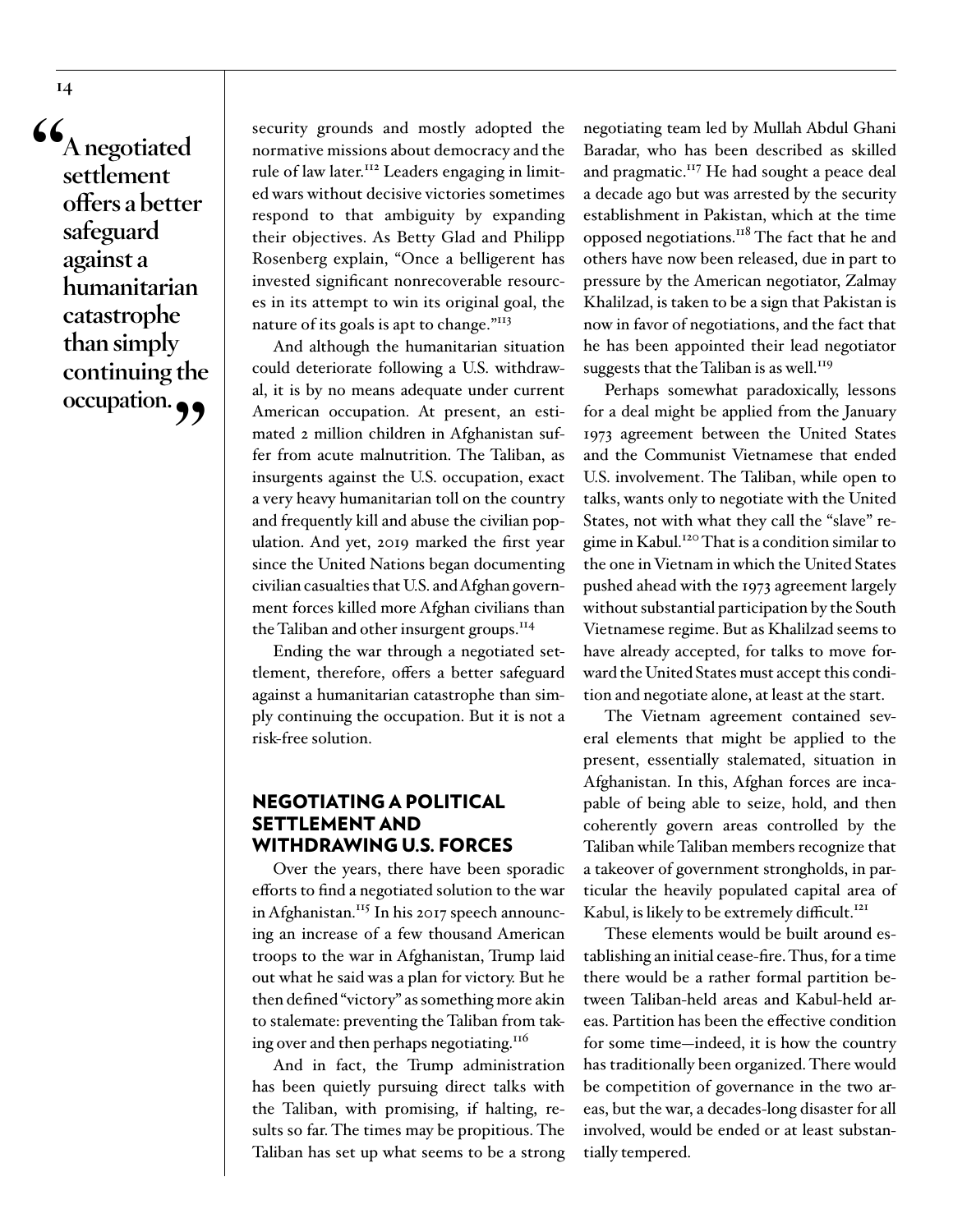Over time, the main Afghan forces might develop a degree of cooperation and coordination. A great deal has changed since the American invasion, and a wired-in generation has developed, particularly in Kabul. And at least some in the Taliban realize that a full return to the Islamic Emirate that existed there before the invasion is no longer possible.<sup>122</sup>

According to the Canadian report, Taliban interlocutors "rarely if ever" still insist on "a settlement that restores an emirate form of government." The leadership is "increasingly willing to state that they can accept some form of elected republic—often noting, paradoxically, that the main problem with elections now is the corrupt and chaotic way in which the Afghan government has administered them."123 In fact, even if the Taliban were to fully take over, some of the gains of the long American occupation might well be retained. The Taliban have indicated, for example, that they would agree to permit women's education, which they previously denied.<sup>124</sup>

A withdrawal of American military forces from the country, as in Vietnam, would also have to be a primary part of any negotiated deal; although, as in Vietnam, the United States could continue to supply the current regime using civilians and perhaps contractors to facilitate the process. There could also be an exchange of prisoners, including some Taliban members still held in Guantanamo.<sup>125</sup>

In addition, the United States might require a pledge from the Taliban that it will not allow its territory to be used by international terror groups. They reportedly have been willing to guarantee that they would not provide a safe haven for international terrorism, including al Qaeda, and over the years, as noted earlier, they have generally maintained that their concerns are local, not international.<sup>126</sup> Some in the Taliban have been more resistant to the U.S. demand that they explicitly repudiate al Qaeda. Al Qaeda is scarcely a threat anymore, and the American demand for a wholesale denunciation seems to be something required simply for domestic purposes. Washington could therefore drop this

condition—it is essentially meaningless.

With an American military withdrawal, the Taliban would lose its chief recruiting and motivating device, and under a cease-fire, Afghans could set about trying to work out their own future. An agreement with the Taliban would not necessarily bring the end of all fighting because there are spinoff and independent insurgent elements throughout the country as well as independent areas controlled by warlords though it is at least conceivable that some of these could be brought into the agreement. As noted, the Taliban for years has been fighting against ISIS militants in Afghanistan as well as against other fringe offshoots. That said, 95 percent of violent incidents in Afghanistan involve fighting between pro-Kabul forces and the Taliban, which suggests these other militant groups "are a negligible factor on the battlefield."127 With an agreement, the Taliban would likely continue to oppose these groups to the degree necessary, and they might even be willing to accept assistance from the United States (and/or regional powers) to do so.

Such a settlement might prove to be temporary. That is what happened in Vietnam when, after an interval of two years, communists launched an offensive and the U.S.-supplied South Vietnam military and government folded in 55 days as the United States wrung its hands from afar and then promptly, and with remarkably little obvious regret, moved on to other concerns. Later, the United States and the communist regime in now-unified Vietnam reconciled, commiserating with each other over their mutual concern about China.

However, the nightmare scenario is not a Taliban takeover or a further splintering of the country, but a descent into widespread and murderous civil war. There are no guarantees, but working against this outcome is the bone-deep exhaustion of the Afghan population with civil war, as seen in the overwhelming popularity of a short cease-fire between Taliban and government forces in June 2018 in which people in all areas and walks of life implored combatants on all sides to stop the fighting.<sup>128</sup> The Afghan people have endured **"At least some in the Taliban realize that a full return to the Islamic Emirate is no longer**  possible.<sub>??</sub>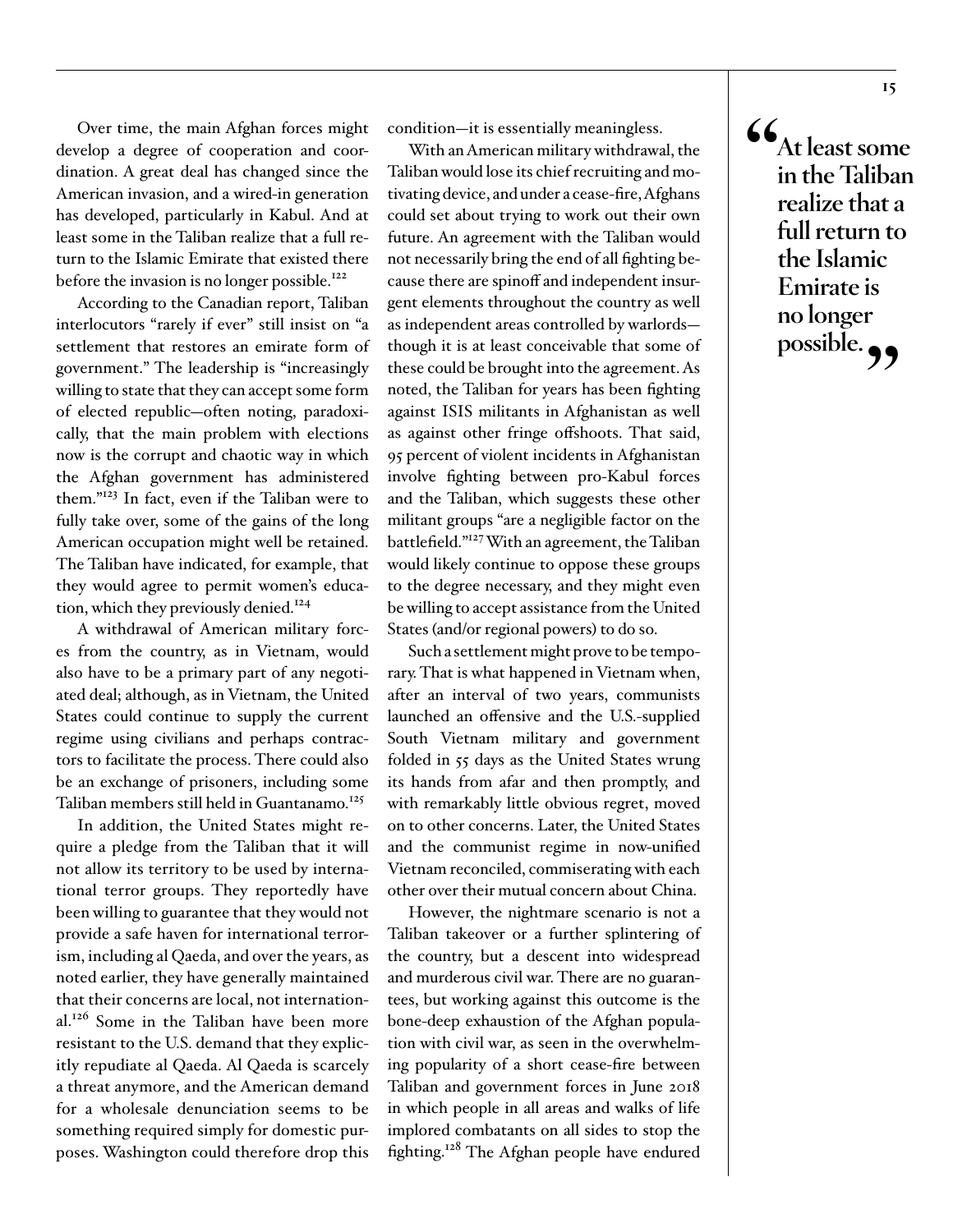**"A Taliban victory does not present a serious security concern to the United**  States.<sub>?</sub>

40 years of war and are desperate for relief.<sup>129</sup>

The fact is that to satisfy the pressing U.S. interest to end the war in Afghanistan, policymakers will have to make difficult and politically sensitive concessions. But if the nightmare scenario can be avoided, none of those accommodations exceed the costs of waging a perpetual, stalemated conflict in the country. The national security threats emanating from Afghanistan have been considerably exaggerated, and even the worst-case scenarios present only limited, manageable hazards to American interests that are not effectively mitigated by continuing the war or by stubbornly adhering to maximalist, and fanciful, definitions of victory.

### **CONCLUSION**

The United States cannot win the war in Afghanistan on the terms stipulated by the three presidents who have waged it, at least not at an acceptable cost. Pretending that the Taliban can be defeated and that a constitutionally bounded, democratic, and competent Kabul-based government can be left in

its place is unrealistic. A Taliban victory might occur after an American military withdrawal, but this does not present a serious security concern to the United States. Particularly, the threat of a terrorist safe haven is minimal and based mostly on the myth that territorial harbors provide great utility in conducting transnational terrorist attacks. Moreover, fears of regional disintegration and destabilization are misplaced, as are concerns about a loss of credibility: there is good reason to expect stability to emerge following a negotiated withdrawal, and the war itself seems to inflict greater damage to America's image than defeat likely would. Narrower elements of the mission, including quelling the opium trade and securing a lasting human rights regime, have substantially proven to be futile over almost two decades of effort and are not objectives that the U.S. military, a tool for protecting the country from threats overseas, is well suited to addressing.

A negotiated settlement, with a formal cease-fire and a U.S. military withdrawal at the center of it, is the most reasonable and promising way of overcoming inertia and of avoiding the most undesirable outcomes.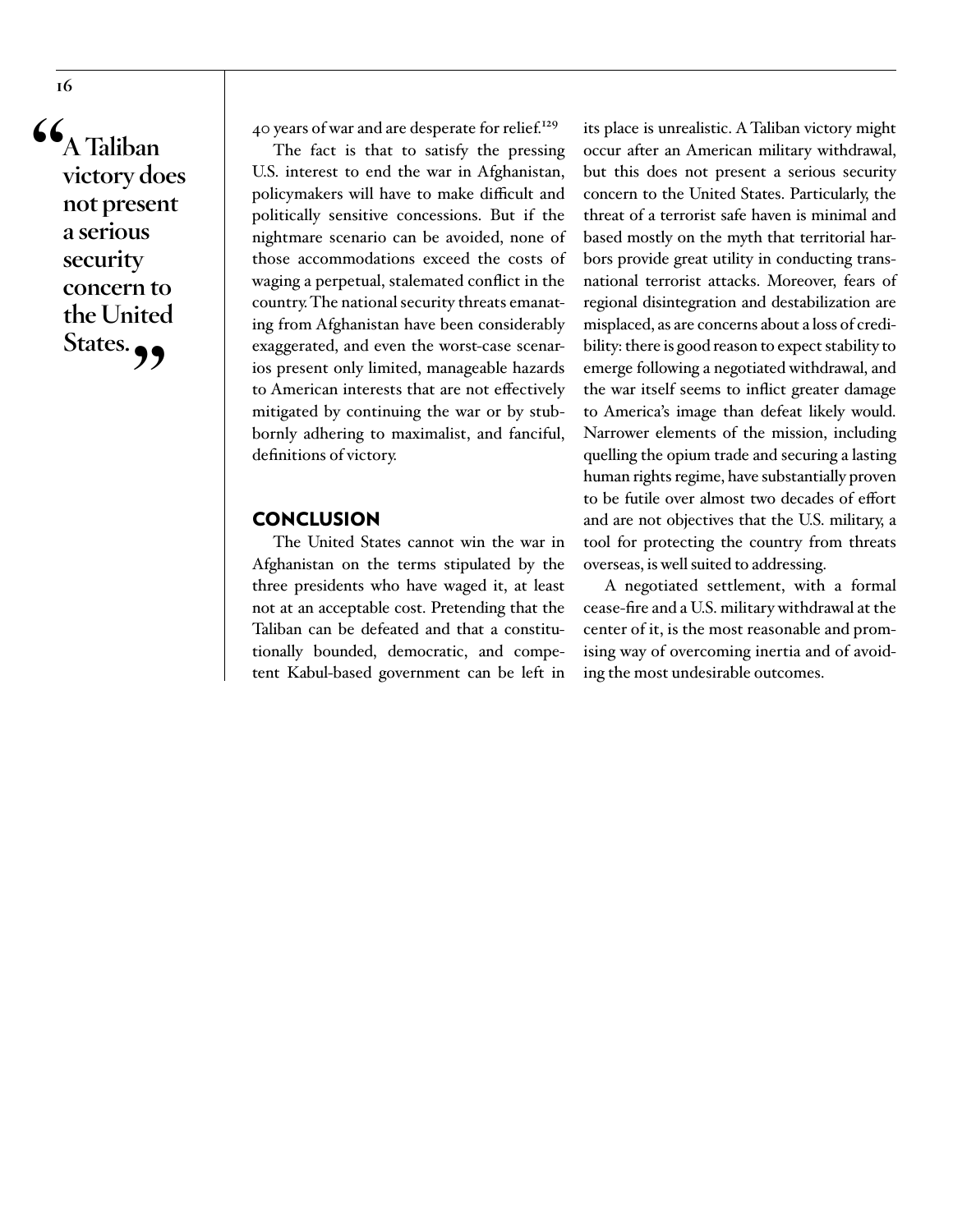### NOTES

1. Bob Woodward, *Obama's Wars* (New York: Simon & Schuster, 2010), p. 376.

2. Quoted in Paul Kennedy, "A Time to Appease," *National Interest*, June 28, 2010, [https://nationalinterest.org/article/a-time-to](https://nationalinterest.org/article/a-time-to-appease-3539)[appease-3539.](https://nationalinterest.org/article/a-time-to-appease-3539)

3. Gen. John W. Nicholson, Statement for the Record on the Situation in Afghanistan before the Senate Committee on Armed Services, 115th Cong., 1st sess., February 9, 2017, p. 2, [https://www.](https://www.armed-services.senate.gov/imo/media/doc/Nicholson_02-09-17.pdf) [armed-services.senate.gov/imo/media/doc/Nicholson\\_02-09-17.](https://www.armed-services.senate.gov/imo/media/doc/Nicholson_02-09-17.pdf) [pdf.](https://www.armed-services.senate.gov/imo/media/doc/Nicholson_02-09-17.pdf)

4. Susan B. Glasser, "Laurel Miller: The Full Transcript," Politico Magazine, July 24, 2017, [https://www.politico.com/magazine/](https://www.politico.com/magazine/story/2017/07/24/laurel-miller-the-full-transcript-215410) [story/2017/07/24/laurel-miller-the-full-transcript-215410.](https://www.politico.com/magazine/story/2017/07/24/laurel-miller-the-full-transcript-215410)

5. Lisa Curtis, "The Long Search for Peace in Afghanistan: Top-Down and Bottom-Up Efforts," opening remarks at the U.S. Institute of Peace panel discussion, Washington, June 7, 2018, [https://](https://www.usip.org/events/long-search-peace-afghanistan) [www.usip.org/events/long-search-peace-afghanistan.](https://www.usip.org/events/long-search-peace-afghanistan)

6. George W. Bush, "President Bush Delivers State of the Union Address," speech, Washington, January 28, 2008, [https://georgewbush-whitehouse.archives.gov/news/](https://georgewbush-whitehouse.archives.gov/news/releases/2008/01/20080128-13.html) [releases/2008/01/20080128-13.html](https://georgewbush-whitehouse.archives.gov/news/releases/2008/01/20080128-13.html).

7. Steve Coll, *Directorate S: The C.I.A. and America's Secret Wars in Afghanistan and Pakistan* (New York: Penguin Press, 2018), p. 336.

8. Ben Rhodes, *The World as It Is: A Memoir of the Obama White House* (New York: Random House, 2018), p. 75.

9. Coll, *Directorate S*, p. 488.

10. Barack Obama, "The New Way Forward—The President's Address," speech at the U.S. Military Academy at West Point, NY, December 1, 2009.

11. Barack Obama, "Statement by the President on Afghanistan," speech at the White House, Washington, July 6, 2016, [https://](https://obamawhitehouse.archives.gov/the-press-office/2016/07/06/statement-president-afghanistan) [obamawhitehouse.archives.gov/the-press-office/2016/07/06/](https://obamawhitehouse.archives.gov/the-press-office/2016/07/06/statement-president-afghanistan) [statement-president-afghanistan.](https://obamawhitehouse.archives.gov/the-press-office/2016/07/06/statement-president-afghanistan)

12. Special Inspector General for Afghanistan Reconstruction, *2019 High-Risk List*, 2019, p. 8.

13. David Edelstein, *Occupational Hazards: Success and Failure in Military Occupation* (Ithaca, NY: Cornell University Press, 2008).

14. Alexander B. Downes and Lindsey A. O'Rourke, "You Can't Always Get What You Want: Why Foreign-Imposed Regime Change Seldom Improves Interstate Relations," *International Security* 41, no. 2 (Fall 2016): 43–89; Goran Peic and Dan Reiter, "Foreign-Imposed Regime Change, State Power and Civil War Onset, 1920–2004," *British Journal of Political Science* 41, no. 3 (July 2011): 453–57; and Alexander B. Downes and Jonathan Monten, "Forced to Be Free?: Why Foreign-Imposed Regime Change Rarely Leads to Democratization," *International Security* 37, no. 4 (Spring 2013): 90–131.

15. Graeme Smith, *The Dogs Are Eating Them Now: Our War in Afghanistan* (Berkeley: Counterpoint, 2015), p. xvi.

16. Jack Fairweather, *The Good War: Why We Couldn't Win the War or the Peace in Afghanistan* (New York: Basic Books, 2014), p. 246.

17. Coll, *Directorate S*.

18. Coll, *Directorate S*, pp. 140–41.

19. Coll, *Directorate S*, p. 103.

20. *Direct Overt U.S. Aid Appropriations for and Military Reimbursements to Pakistan, FY 2002–FY 2018* (Washington, DC: Congressional Research Service, 2017).

21. *Pakistani Public Opinion Ever More Critical of U.S.: 74% Call America an Enemy* (Washington: Pew Research Center, 2012).

22. "Afghanistan," Transparency International, [https://www.](https://www.transparency.org/country/AFG) [transparency.org/country/AFG.](https://www.transparency.org/country/AFG)

23. Rod Nordland and Najim Rahim, "Afghan Vice President Survives Attack on Convoy," *New York Times*, March 31, 2019.

24. Fairweather, *The Good War*, p. 237.

25. Coll, *Directorate S*, p. 496; for a somewhat wider discussion, see pp. 494–96.

26. Fairweather, *The Good War*, p. 305.

27. Greg Jaffe and Missy Ryan, "The U.S. Was Supposed to Leave Afghanistan by 2017. Now It Might Take Decades," *Washington*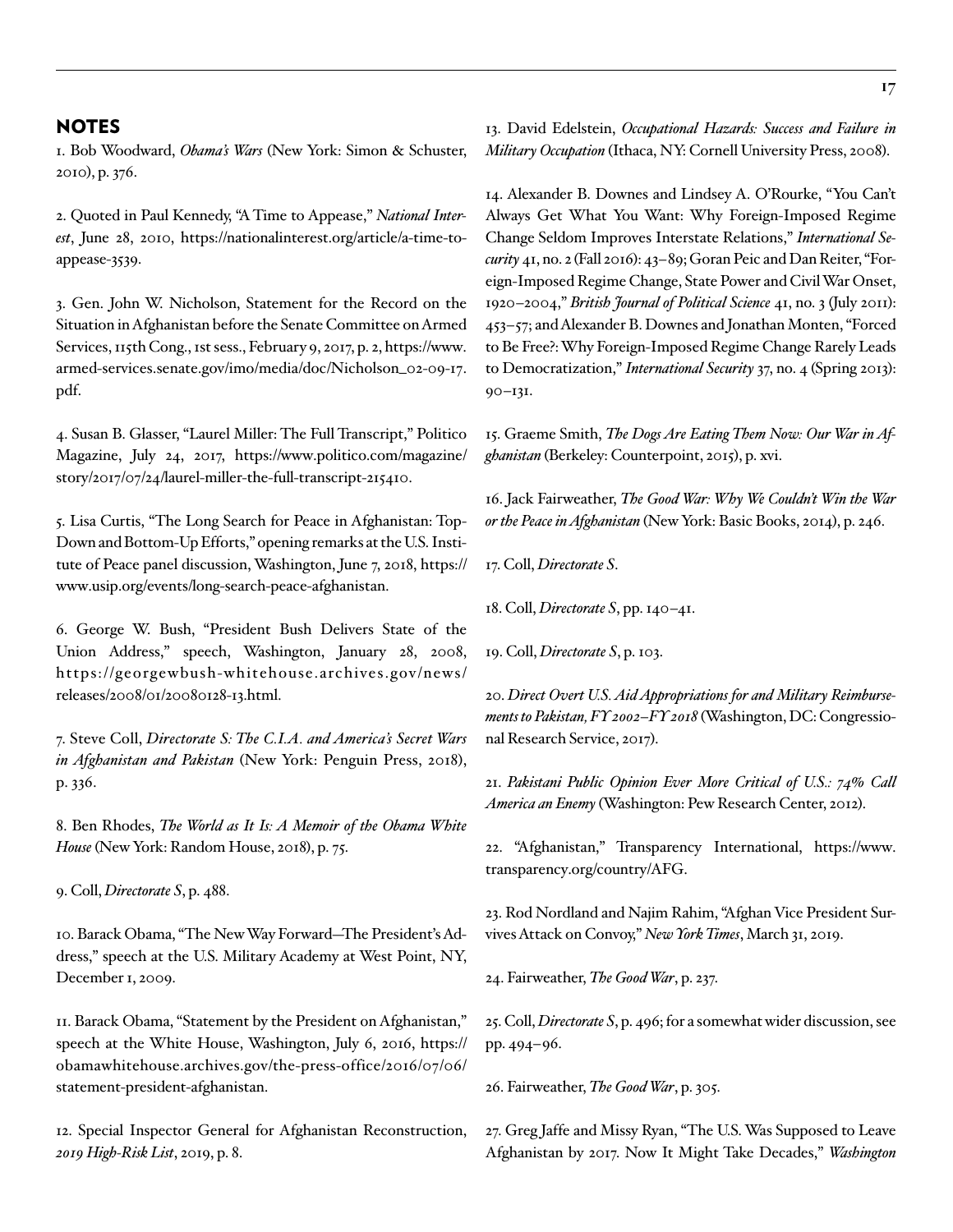**18**

*Post*, January 26, 2016.

28. Kara Fox, "Taliban Control of Afghanistan on the Rise, US Inspector Says," CNN, November 8, 2018.

29. Sen. Jack Reed, Testimony in Review of the Defense Authorization Request for Fiscal Year 2020 and the Future Years Defense Program before the Senate Committee on Armed Services, 116th Cong., 1st sess., February 5, 2019, p. 20, [https://www.armed](https://www.armed-services.senate.gov/imo/media/doc/19-04_2-05-19.pdf)[services.senate.gov/imo/media/doc/19-04\\_2-05-19.pdf.](https://www.armed-services.senate.gov/imo/media/doc/19-04_2-05-19.pdf)

30. Ashley Jackson, "The Taliban's Fight for Hearts and Minds," *Foreign Policy* (September/October 2018): 43–49; Ashley J. Tellis and Jeff Eggers, *U.S. Policy in Afghanistan: Changing Strategies, Preserving Gains* (Washington: Carnegie Endowment for International Peace, 2017), p. 6.

31. Michael Mandelbaum, *Mission Failure: America and the World in the Post-Cold War Era* (New York: Oxford University Press, 2016), pp. 168–69; Coll, *Directorate S*, p. 664.

32. John Mueller, "The Search for the 'Breaking Point' in Vietnam: The Statistics of a Deadly Quarrel," *International Studies Quarterly* 24, no. 4 (December 1980): 497–519. Recent research suggests the strategy did have some effect in some cases. However, this was not enough to cause communist forces to pull back. Lien-Hang T. Nguyen, *Hanoi's War: An International History of the War for Peace in Vietnam* (Chapel Hill: University of North Carolina Press, 2012).

33. On the Gulf War, see John Mueller, "The Perfect Enemy: Assessing the Gulf War," *Security Studies* 5, no. 1 (1995): 77–117. On ISIS, see John Mueller and Mark G. Stewart, "Misoverestimating ISIS: Comparisons with Al-Qaeda," *Perspectives on Terrorism* 10, no. 4 (2016): 32–41. The remarkable capacity of ISIS to selfdestruct is one reason that lessons from that conflict are unlikely to be applicable to the war in Afghanistan. The Taliban does not share that crucial proclivity. See John Mueller, "Redefining Winning in Afghanistan," *National Interest*, September 5, 2017.

34. Bernard Brodie's observation about World War I seems to apply as well to the Afghanistan situation. He argues that "the first casualty is not so much 'truth' as simple reason" and "to attempt to express reason is, under the circumstances, to risk the label of 'defeatist,' the penalties for which are always unpleasant and sometimes extreme. The military commanders who in adversity can feel and exude optimism are the ones who inspire confidence." *War and Politics* (New York: Macmillan, 1973), p. 26.

35. Steve Inskeep and Greg Myre, "Afghanistan's Way Forward: A Talk with Gen. John Campbell, Decoded," NPR's Morning Edition, November 11, 2014.

36. These quotes were compiled by Patricia Gossman, "Commentary: What U.S. Generals Get Wrong about Afghanistan," *Reuters*, April 12, 2018.

37. John F. Burns, "General Says He's Hopeful about Taliban War," *New York Times*, October 12, 2008.

38. This is according to an off-the-record conversation between one of the authors and a senior Pentagon official.

39. Barnett R. Rubin, "Negotiations Are the Best Way to End the War in Afghanistan," *Foreign Affairs*, March 1, 2019.

40. Michael Hastings, "Another Runaway General: Army Deploys Psy-Ops on U.S. Senators," *Rolling Stone*, February 24, 2011.

41. Scott Shane, "In Afghan War, Officer Becomes a Whistle-Blower," *New York Times*, February 5, 2012; Daniel L. Davis, "Truth, Lies and Afghanistan: How Military Leaders Have Let Us Down," *Armed Forces Journal*, February 1, 2012.

42. Michael Hastings, "The Afghanistan Report the Pentagon Doesn't Want You to Read," *Rolling Stone*, February 10, 2012.

43. Vali Nasr, *The Dispensable Nation: American Foreign Policy in Retreat* (New York: Anchor Books, 2014), p. 36.

44. Rhodes, *The World as It Is*, p. 74.

45. Woodward, *Obama's Wars*, pp. 319–20.

46. Woodward, *Obama's Wars*, p. 247.

47. Woodward, *Obama's Wars*, p. 103.

48. Woodward, *Obama's Wars*, p. 278.

49. Woodward, *Obama's Wars*, p. 280.

50. There was dissent as well from Attorney General Jeff Sessions, who had been on the Senate Armed Services Committee for years and had repeatedly heard that the United States was six to 18 months from turning Afghanistan around—time and time again, the same thing, always wrong. Bob Woodward, *Fear: Trump in the*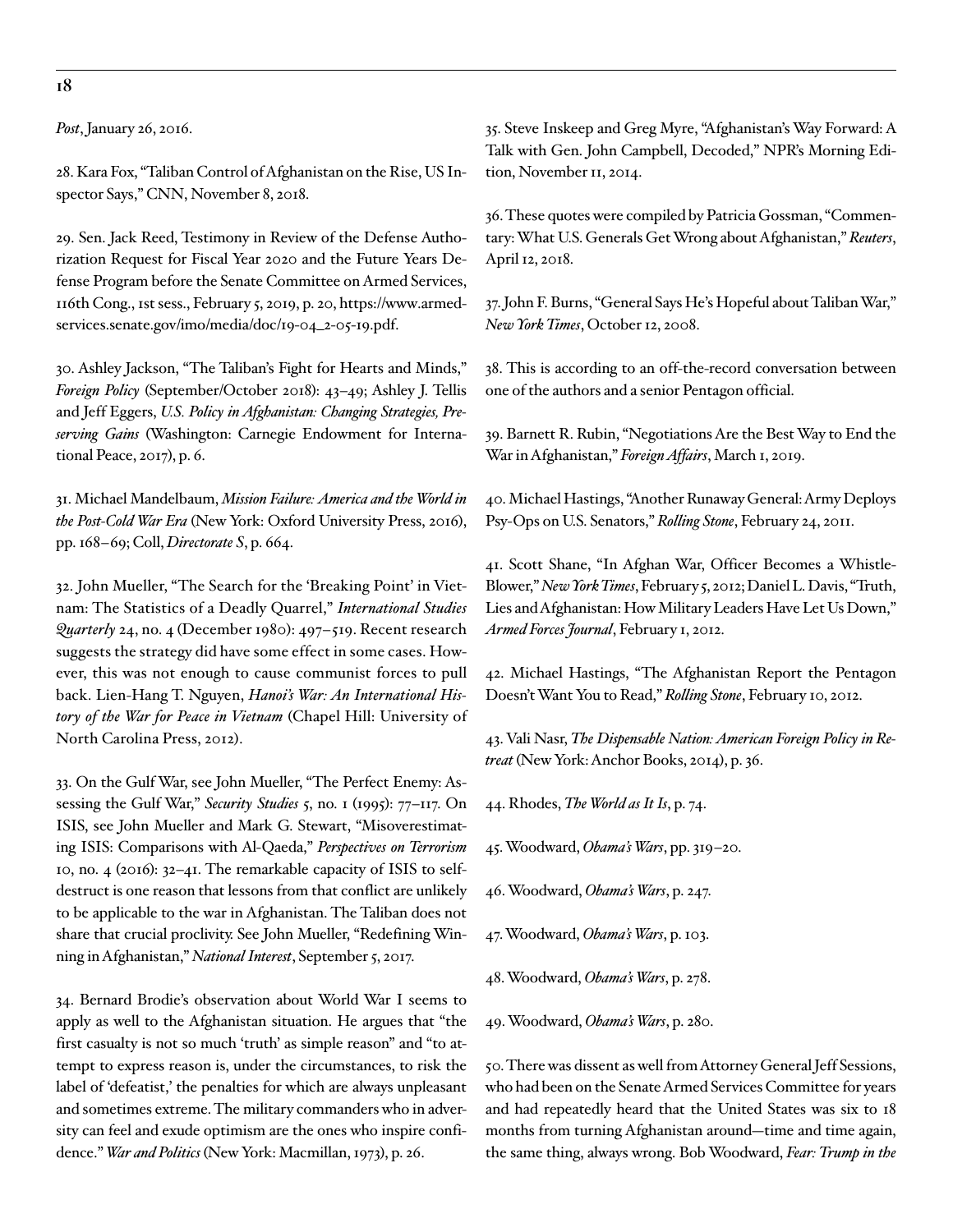*White House* (New York: Simon & Schuster, 2018), pp. 255–56.

51. See Emma Ashford, "Trump's Syria Strikes Show What's Wrong with U.S. Foreign Policy," op-ed, *New York Times*, April 13, 2018.

52. On the biases in the foreign policy community more generally, see Stephen M. Walt, *The Hell of Good Intentions: America's Foreign Policy Elite and the Decline of U.S. Primacy* (New York: Farrar, Straus, and Giroux, 2018), pp. 91–136.

53. It is worth keeping in mind that the 9/11 attack has proven to be a severe outlier. Neither before nor after that event, in war zones or outside them, has any terrorist attack inflicted even onetenth as much total damage. See John Mueller and Mark G. Stewart, *Chasing Ghosts: The Policing of Terrorism* (New York: Oxford University Press, 2016), pp. 117–21.

54. Matthew Kaminski, "Holbrooke of South Asia: America's Regional Envoy Says Pakistan's Tribal Areas Are the Problem," *Wall Street Journal*, April 11, 2009.

55. Fairweather, *The Good War*, p. 246.

56. David Petraeus and Michael O'Hanlon, "Getting an Edge in the Long Afghan Struggle," *Wall Street Journal*, June 22, 2017.

57. "Full Text: Trump's Speech on Afghanistan," *Politico*, August 21, 2017, [https://www.politico.com/story/2017/08/21/](https://www.politico.com/story/2017/08/21/trump-afghanistan-speech-text-241882) [trump-afghanistan-speech-text-241882.](https://www.politico.com/story/2017/08/21/trump-afghanistan-speech-text-241882)

58. Greg Jaffe and Missy Ryan, "Trump's Favorite General: Can Mattis Check an Impulsive President and Still Retain His Trust?," *Washington Post*, February 7, 2018.

59. Aaron Blake, "President Trump's Full Washington Post Interview Transcript, Annotated," *Washington Post*, November 27, 2018.

60. See also Paul Pillar, "Who's Afraid of a Terrorist Haven?," *Washington Post*, September 16, 2009, [http://www.washingtonpost.](http://www.washingtonpost.com/wp-dyn/content/article/2009/09/15/AR2009091502977.html) [com/wp-dyn/content/article/2009/09/15/AR2009091502977.](http://www.washingtonpost.com/wp-dyn/content/article/2009/09/15/AR2009091502977.html) [html;](http://www.washingtonpost.com/wp-dyn/content/article/2009/09/15/AR2009091502977.html) John Mueller, "The 'Safe Haven' Myth," *The Nation*, October 21, 2009; Martha Crenshaw, "Assessing the Al-Qa`ida Threat to the United States," *CTC Sentinel* 3, no. 1 (2010): 6–9; Micah Zenko and Amelia Mae Wolf, "The Myth of the Terrorist Safe Haven," *Foreign Policy*, January 26, 2015.

61. Lawrence Wright, *The Looming Tower: Al-Qaeda and the Road to 9/11* (New York: Knopf, 2006), pp. 230–31, 245, 287–88; Jason

Burke, *Al-Qaeda: The True Story of Radical Islam* (London: I.B. Taurus, 2003), pp. 150, 164–65; Vahid Brown, "The Façade of Allegiance: Bin Ladin's Dubious Pledge to Mullah Omar," *CTC Sentinel* 3, no. 1 (January 2010): 1–6.

62. Scott Atran, "Turning the Taliban against Al Qaeda," *New York Times*, October 26, 2010.

63. Nic Robertson, "Afghan Taliban Spokesman: We Will Win the War," CNN, May 5, 2009.

64. Brown, "The Façade of Allegiance," p. 1.

65. Jason Burke, *Al-Qaeda: Casting a Shadow of Terror* (New York: I. B. Tauris, 2003), pp. 167–68.

66. See also Crenshaw, "Assessing the Al-Qa`ida Threat," p. 7.

67. Scott Shane, "A Dogged Taliban Chief Rebounds, Vexing U.S.," *New York Times*, October 10, 2009.

68. Brian Glyn Williams, "Return of the Arabs: Al-Qa`ida's Current Military Role in the Afghan Insurgency," *CTC Sentinel* 1, no. 3 (February 2008): 22–25.

69. Craig Whitlock, "Facing Afghan Mistrust, al-Qaeda Fighters Take Limited Role in Insurgency," *Washington Post*, August 23, 2010.

70. Daniel W. Drezner, "Why I'm Glad I'm Not a Counter-Terrorism Expert," *Foreign Policy*, June 28, 2010.

71. Seth G. Jones, "The Rise of Afghanistan's Insurgency: State Failure and Jihad," *International Security* 32, no. 4 (Spring 2008): 7–40.

72. Brown, "The Façade of Allegiance."

73. *Afghanistan: The Precarious Struggle for Stability* (Ottawa: Canadian Security Intelligence Service, May 2019), p. 28. This report summarizes the views emerging from a January 2019 meeting of six experts from Canada, the United States, and Europe.

74. "To the Point," Public Radio International, May 14, 2009.

75. See Zenko and Wolf, "The Myth of the Terrorist Safe Haven."

76. On al Qaeda's inadequacies, see Fawaz A. Gerges, *The Rise and*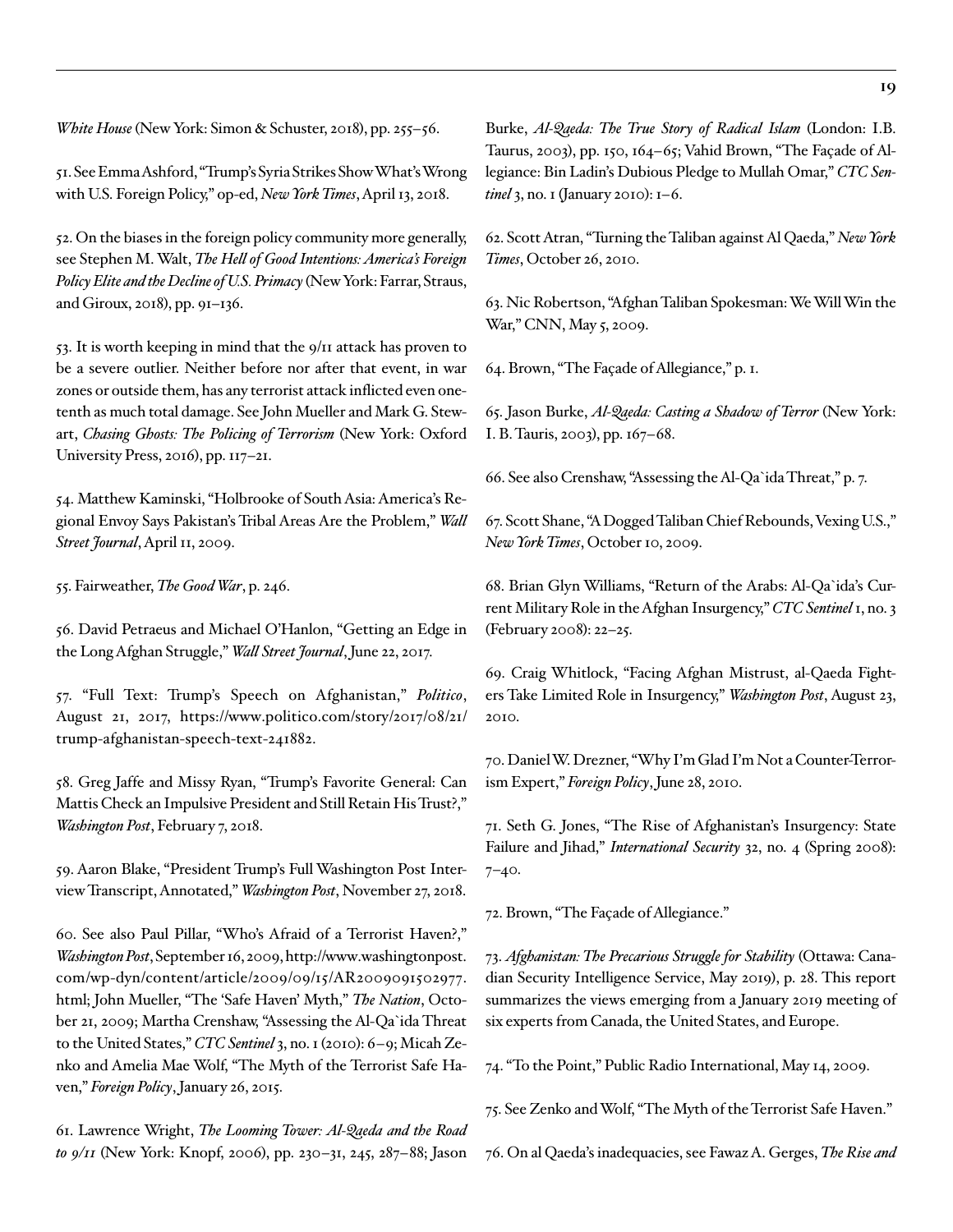*Fall of Al-Qaeda* (New York: Oxford University Press, 2011); Mueller and Stewart, "Misoverestimating ISIS"; Mueller and Stewart, *Chasing Ghosts*, chap. 4. Al Qaeda's remarkably limited record since 2001 suggests that Glenn Carle was right when he said in 2008: "The organization . . . has only a handful of individuals capable of planning, organizing and leading a terrorist operation . . . its capabilities are far inferior to its desires. . . . We must not take fright at the specter our leaders have exaggerated. In fact, we must see jihadists for the small, lethal, disjointed and miserable opponents that they are." Glenn L. Carle, "Overstating Our Fears," op-ed, *Washington Post*, July 13, 2008. Terrorism specialist Marc Sageman characterizes the threat terrorists present in the United States as "rather negligible." Marc Sageman, *Misunderstanding Terrorism* (Philadelphia: University of Pennsylvania Press, 2017), p. 170; see also Marc Sageman, *Turning to Political Violence: The Emergence of Terrorism* (Philadelphia: University of Pennsylvania Press, 2017), p. 373.

77. Coll, *Directorate S*.

78. *Precarious Struggle for Stability*, p. 49.

79. *Precarious Struggle for Stability*, p. 47.

80. This analysis comes from Barry Posen, "It's Time to Make Afghanistan Someone Else's Problem," *The Atlantic*, August 18, 2017.

81. Justin Rowlatt, "How the US Military's Opium War in Afghanistan Was Lost," BBC News, April 25, 2019.

82. Mujib Mashal, "Afghan Taliban Awash in Heroin Cash, a Troubling Turn for War," *New York Times*, October 29, 2017.

83. Azam Ahmed, "Tasked with Combating Opium, Afghan Officials Profit from It," *New York Times*, February 15, 2016.

84. Vanda Felbab-Brown, "Afghanistan's Opium Production Is through the Roof—Why Washington Shouldn't Overreact," Brookings Institution, November 21, 2017.

85. Alfred W. McCoy, "How the Heroin Trade Explains the US-UK Failure in Afghanistan," *The Guardian*, January 9, 2018.

86. McCoy, "US-UK Failure in Afghanistan." See also Barnett R. Rubin, *Afghanistan from the Cold War through the War on Terror* (New York: Oxford University Press, 2013), p. 401; Coll, *Directorate S*, p. 60.

87. On this issue more generally, see Christopher J. Coyne and Abigail R. Hall, ["Four Decades and Counting: The Continued](https://www.cato.org/publications/policy-analysis/four-decades-counting-continued-failure-war-drugs) [Failure of the War on Drugs](https://www.cato.org/publications/policy-analysis/four-decades-counting-continued-failure-war-drugs)," Cato Institute Policy Analysis no. 811, April 12, 2017.

88. Special Inspector General for Afghanistan Reconstruction, *2019 High-Risk List*, pp. 41–42.

89. Najia Nasim and Megan Corrado, "Don't Sacrifice Afghan Women's Freedoms for a Flawed Peace Deal," op-ed, *The Hill*, February 16, 2019.

90. Mariam Safi and Muqaddesa Yourish, "What Is Wrong with Afghanistan's Peace Process," op-ed, *New York Times*, February 20, 2019.

91. United Nations Development Programme, *Human Development Indices and Indicators: 2018 Statistical Update*.

92. Jeni Klugman, "This Chart Shows the Best and Worst Countries for Women in the World Today," *Washington Post*, November 7, 2017.

93. *Precarious Struggle for Stability*, p. 65.

94. "Trump's Speech on Afghanistan."

95. Kristina Wong, "McCain: Obama Should Have Halted Afghan Withdrawal," The Hill, October 15, 2015.

96. David Petraeus and Michael O'Hanlon, "The U.S. Needs to Keep Troops in Afghanistan," *Washington Post*, July 7, 2015.

97. Dominic D. P. Johnson and Dominic Tierney, "Bad World: The Negativity Bias in International Politics," *International Security* 43, no. 3 (Winter 2018/19): 112.

98. "Trump's Speech on Afghanistan."

99. Joel D. Rayburn and Frank K. Sobchak, eds., *The U.S. Army in the Iraq War—Volume 2: Surge and Withdrawal 2007–2011* (Carlisle, PA: U.S. Army War College Press, 2019), pp. 569–611.

100. Richard N. Haass, "Agonizing over Afghanistan," Project Syndicate, January 14, 2019.

101. Edward Luce, "Donald Trump Is Pulling a Vietnam in Afghanistan," *Financial Times*, April 4, 2019.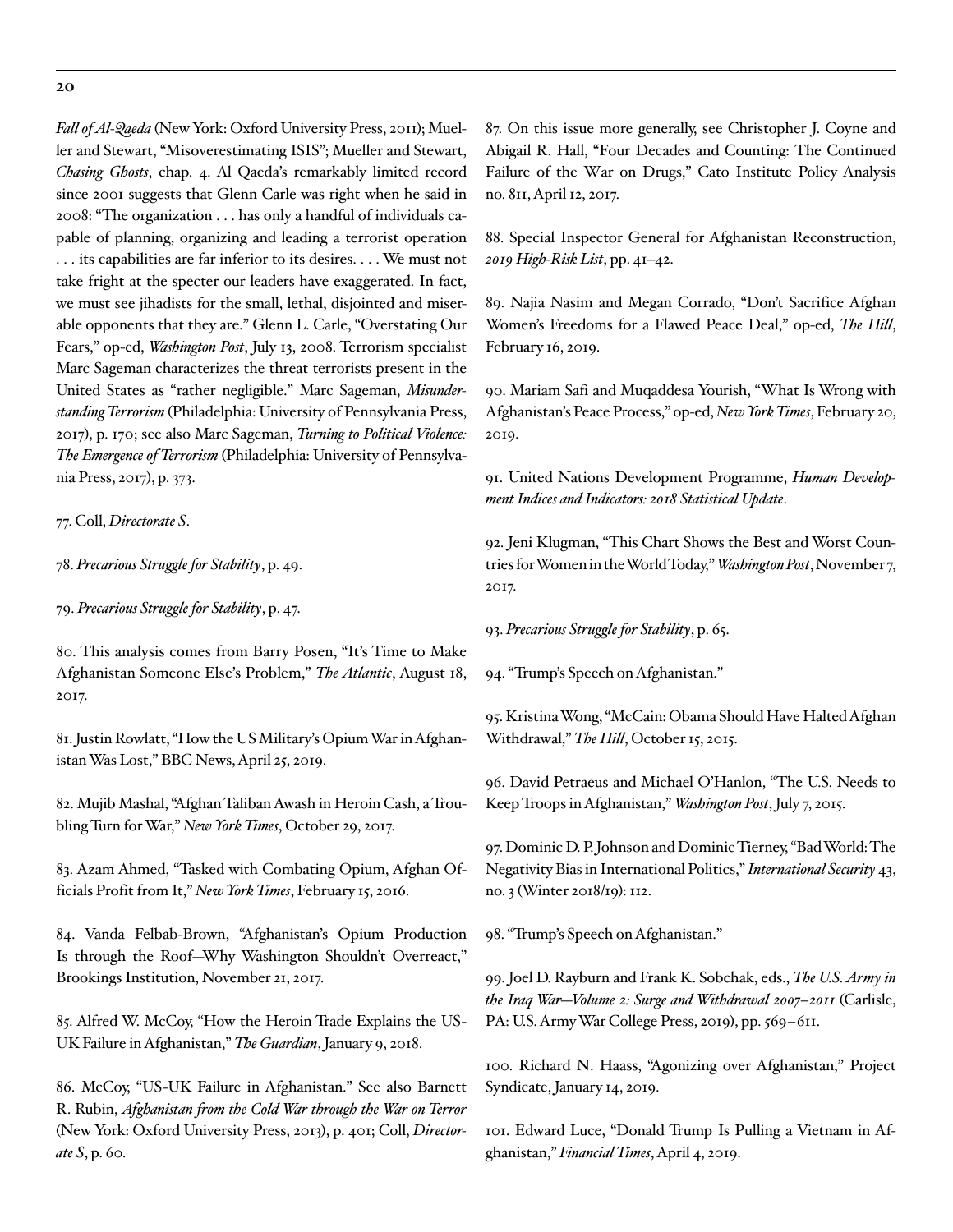102. Bing West, "Afghanistan Options: Leave, Increase, Stand Pat, or Cut Back?," *Strategika*, February 26, 2018, [https://www.hoover.](https://www.hoover.org/research/afghanistan-options-leave-increase-stand-pat-or-cut-back) [org/research/afghanistan-options-leave-increase-stand-pat-or](https://www.hoover.org/research/afghanistan-options-leave-increase-stand-pat-or-cut-back)[cut-back](https://www.hoover.org/research/afghanistan-options-leave-increase-stand-pat-or-cut-back).

103. Ryan Crocker, "I Was Ambassador to Afghanistan. This Deal Is a Surrender," *Washington Post*, January 29, 2019.

104. Daryl G. Press, *Calculating Credibility: How Leaders Assess Military Threats* (Ithaca, NY: Cornell University Press, 2007). Also see Jonathan Mercer, *Reputation and International Politics* (Ithaca, NY: Cornell University Press, 1996); and Robert Jervis and Jack Snyder, eds., *Dominoes and Bandwagons: Strategic Beliefs and Great Power Competition in the Eurasian Rimland* (New York: Oxford University Press, 1991).

105. Dina Smeltz, *Foreign Policy in the New Millennium: Results of the 2012 Chicago Council Survey of American Public Opinion and U.S. Foreign Policy* (Chicago: Chicago Council on Global Affairs, 2012).

106. Cited in Mercer, *Reputation and International Politics*, p. 39.

107. See Richard Ned Lebow, *Why Nations Fight* (Cambridge: Cambridge University Press, 2010).

108. Jonathan Mercer, "The Illusion of International Prestige," *International Security* 41, no. 4 (Spring 2017): 135.

109. For an extended discussion, see John Mueller, "Reflections on the Vietnam Protest Movement and on the Curious Calm at the War's End," in Peter Braestrup, ed., *Vietnam as History* (Lanham, MD: University Press of America, 1984), pp. 151–57.

110. Ahmed Rashid, *Taliban: Militant Islam, Oil and Fundamentalism in Central Asia* (New Haven, CT: Yale University Press, 2000), chaps. 1–2.

111. *Precarious Struggle for Stability*, pp. 25–31.

112. John Mueller, *War and Ideas: Selected Essays* (London: Routledge, 2011), chap. 7; Chaim Kaufmann, "Threat Inflation and the Failure of the Marketplace of Ideas: The Selling of the Iraq War," *International Security* 29, no. 1, (Summer 2004): 5–48.

113. Betty Glad and Philipp Rosenberg, "Bargaining Under Fire: Limit Setting and Maintenance during the Korean War," in *Psychological Dimensions of War*, ed. Betty Glad (Newbury Park, CA: Sage Publications, 1990), p. 195.

114. David Zucchino, "U.S. and Afghan Forces Killed More Civilians Than Taliban Did, Report Finds," *New York Times*, April 24, 2019.

115. For example, see Coll, *Directorate S*, chap. 31.

116. "Trump's Speech on Afghanistan."

117. Shane, "Dogged Taliban Chief Rebounds."

118. Shashank Bengali, Sultan Faizy, and Aoun Sahi, "What Might Peace with the Taliban in Afghanistan Look Like?," *Los Angeles Times*, January 29, 2019, p. A3.

119. *Precarious Struggle for Stability*, p. 69; Bengali, Faizy, and Sahl, "What Might Peace," p. A3.

120. Borham Osman, "The U.S. Needs to Talk to the Taliban in Afghanistan," *New York Times*, March 19, 2018; Tellis and Eggers, *U.S. Policy in Afghanistan*, p. 16; *Precarious Struggle for Stability*, p. 68.

121. Osman, "U.S. Needs to Talk to the Taliban."

122. Osman, "U.S. Needs to Talk to the Taliban."

123. *Precarious Struggle for Stability*, p. 19.

124. Frud Bezhan, "Afghan Taliban Open to Women's Rights— But Only on Its Terms," Radio Free Europe/Radio Liberty, February 6, 2019.

125. Coll, *Directorate S*, p. 572.

126. Rod Nordland and Mujib Mashal, "U.S. and Taliban Make Headway in Talks for Withdrawal from Afghanistan," *New York Times*, January 24, 2019.

127. *Precarious Struggle for Stability*, p. 48.

128. *Precarious Struggle for Stability*, p. 21; Najim Rahim and Mujib Mashal, "As Afghan Cease-Fire Ends, Temporary Friends Hug, Then Return to War," *New York Times*, June 17, 2018.

129. Erik Goepner, "[War State, Trauma State: Why Afghanistan](https://www.cato.org/publications/policy-analysis/war-state-trauma-state-why-afghanistan-remains-stuck-conflict)  [Remains Stuck in Conflict](https://www.cato.org/publications/policy-analysis/war-state-trauma-state-why-afghanistan-remains-stuck-conflict)," Cato Institute Policy Analysis no. 844, June 19, 2018.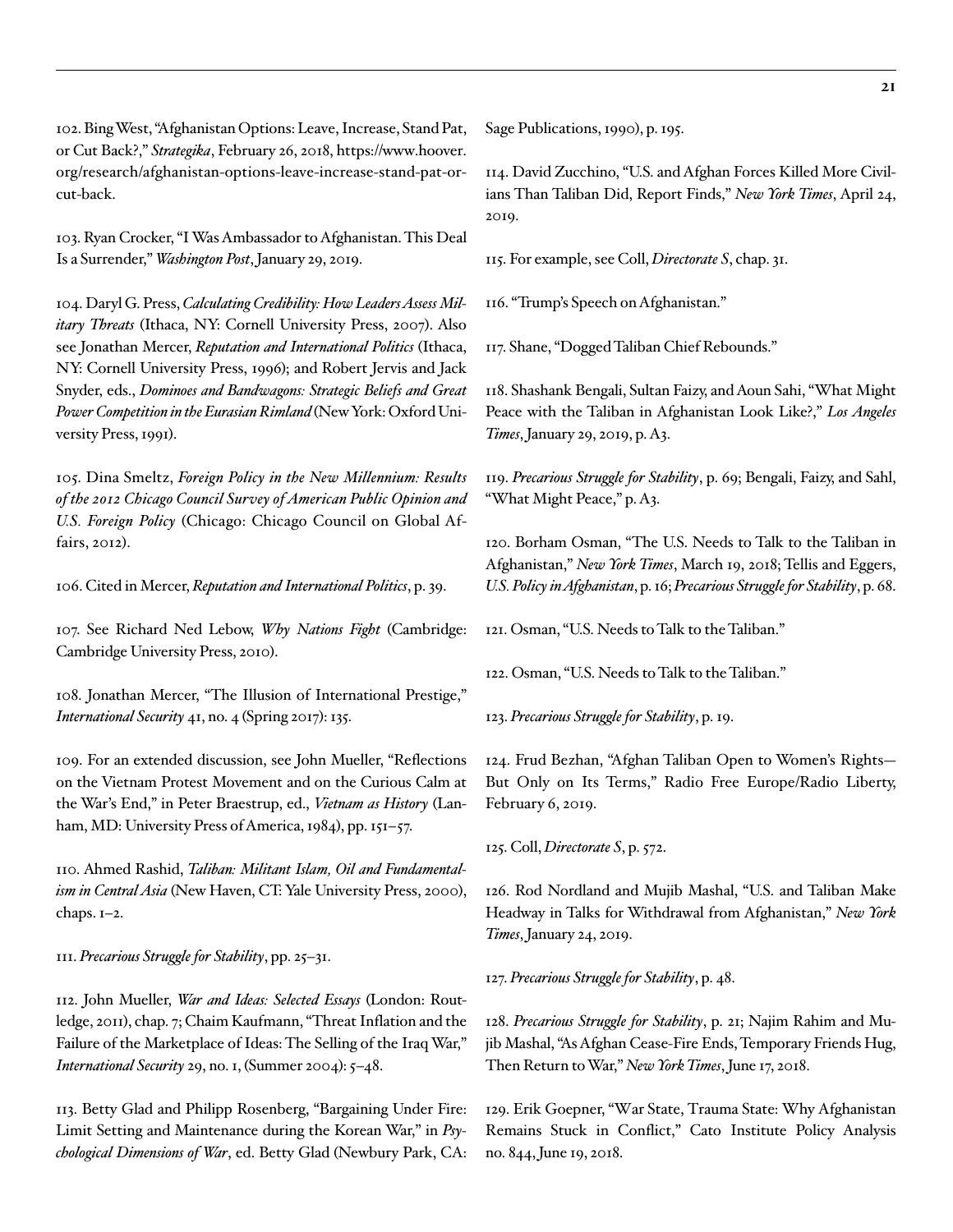### RELATED PUBLICATIONS FROM THE CATO INSTITUTE

**Double Game: Why Pakistan Supports Militants and Resists U.S. Pressure to Stop** by Sahar Khan, Policy Analysis no. 849 (September 20, 2018)

**War State, Trauma State: Why Afghanistan Remains Stuck in Conflict** by Erik Goepner, Policy Analysis no. 844 (June 19, 2018)

**Avoiding a Korean Calamity: Why Resolving the Dispute with Pyongyang Requires Keeping the Peace** by Doug Bandow, Policy Analysis no. 840 (April 26, 2018)

**Extreme Vetting of Immigrants: Estimating Terrorism Vetting Failures** by David Bier, Policy Analysis no. 838 (April 17, 2018)

**Unforced Error: The Risks of Confrontation with Iran** by Emma Ashford and John Glaser, Policy Analysis no. 822 (October 9, 2017)

**Withdrawing from Overseas Bases: Why a Forward-Deployed Military Posture Is Unnecessary, Outdated, and Dangerous** by John Glaser, Policy Analysis no. 816 (July 18, 2017)

**Step Back: Lessons for U.S. Foreign Policy from the Failed War on Terror** by A. Trevor Thrall and Erik Goepner, Policy Analysis no. 814 (June 26, 2017)

**Responsible Counterterrorism Policy** by John Mueller and Mark G. Stewart, Policy Analysis no. 755 (September 10, 2014)

**Dominoes on the Durand Line? Overcoming Strategic Myths in Afghanistan and Pakistan** by Joshua Rovner and Austin Long, Foreign Policy Briefing no. 92 (June 14, 2011)

**How the Drug War in Afghanistan Undermines America's War on Terror** by Ted Galen Carpenter, Foreign Policy Briefing no. 84 (November 10, 2004)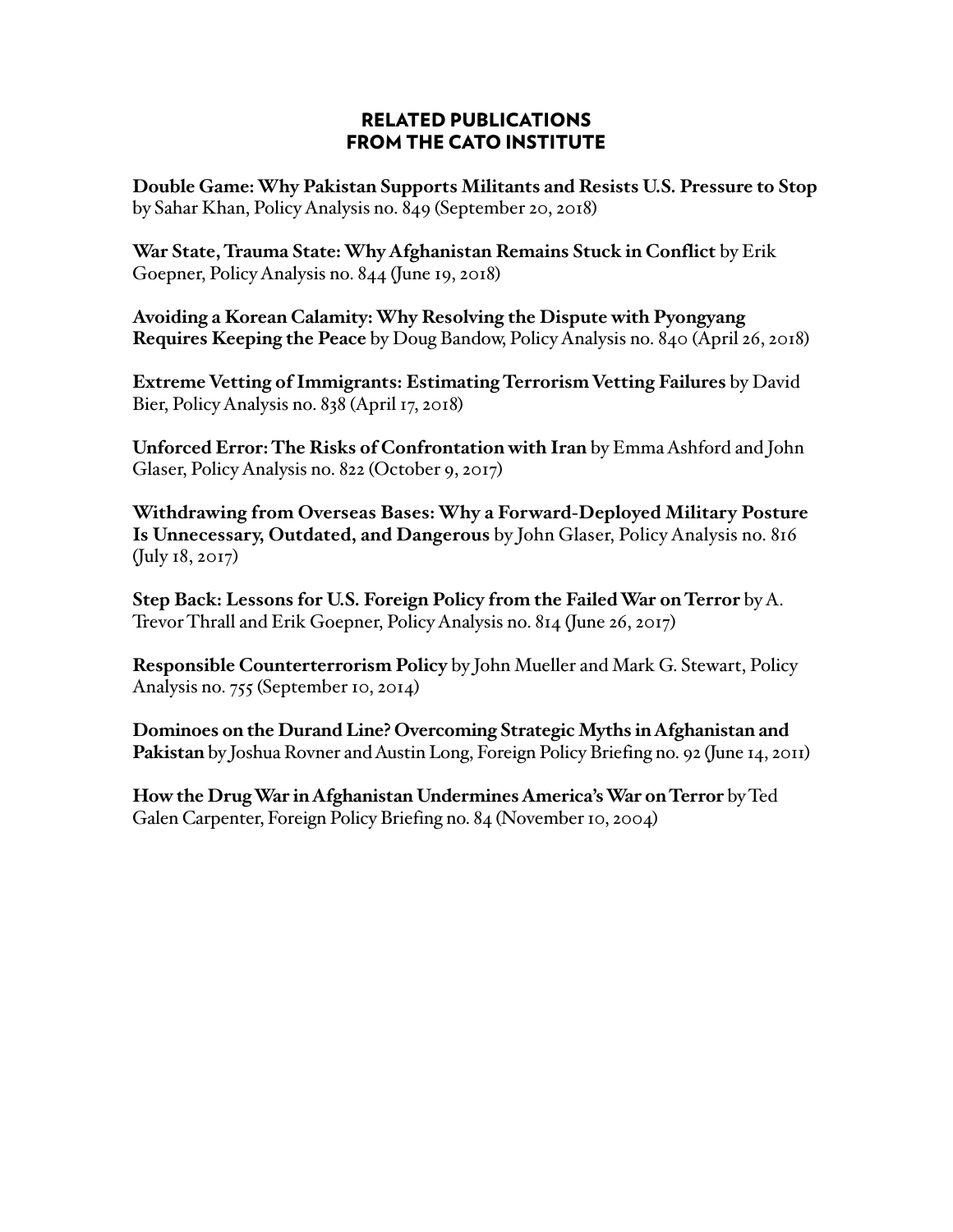### RECENT STUDIES IN THE CATO INSTITUTE POLICY ANALYSIS SERIES

- **877. Bailouts, Capital, or CoCos: Can Contingent Convertible Bonds Help Banks Cope with Financial Stress?** by Robert A. Eisenbeis (July 30, 2019)
- **876. Challenging the Social Media Moral Panic: Preserving Free Expression under Hypertransparency** by Milton Mueller (July 23, 2019)
- **875. The Community Reinvestment Act in the Age of Fintech and Bank Competition** by Diego Zuluaga (July 10, 2019)
- **874. Closing Pandora's Box: The Growing Abuse of the National Security Rationale for Restricting Trade** by Simon Lester and Huan Zhu (June 25, 2019)
- **873. Immigration Wait Times from Quotas Have Doubled: Green Card Backlogs Are Long, Growing, and Inequitable** by David J. Bier (June 18, 2019)
- **872. Is This Time Different? Schumpeter, the Tech Giants, and Monopoly Fatalism** by Ryan Bourne (June 17, 2019)
- **871. Unplugging the Third Rail: Choices for Affordable Medicare** by John F. Early (June 6, 2019)
- **870. Principles for the 2020 Surface Transportation Reauthorization** by Randal O'Toole (June 4, 2019)
- **869. A Reform Agenda for the Next Indian Government** by Swaminathan S. Anklesaria Aiyar (May 21, 2019)
- **868. Restoring Responsible Government by Cutting Federal Aid to the States** by Chris Edwards (May 20, 2019)
- **867. Making Sense of the Minimum Wage: A Roadmap for Navigating Recent Research** by Jeffrey Clemens (May 14, 2019)
- **866. Terrorists by Immigration Status and Nationality: A Risk Analysis, 1975– 2017** by Alex Nowrasteh (May 7, 2019)
- **865. Why the Government Should Not Regulate Content Moderation of Social Media** by John Samples (April 9, 2019)
- **864. Overdosing on Regulation: How Government Caused the Opioid Epidemic** by Jeffrey Miron, Greg Sollenberger, and Laura Nicolae (February 14, 2019)
- **863. How "Market Failure" Arguments Lead to Misguided Policy** by Ryan Bourne (January 22, 2019)